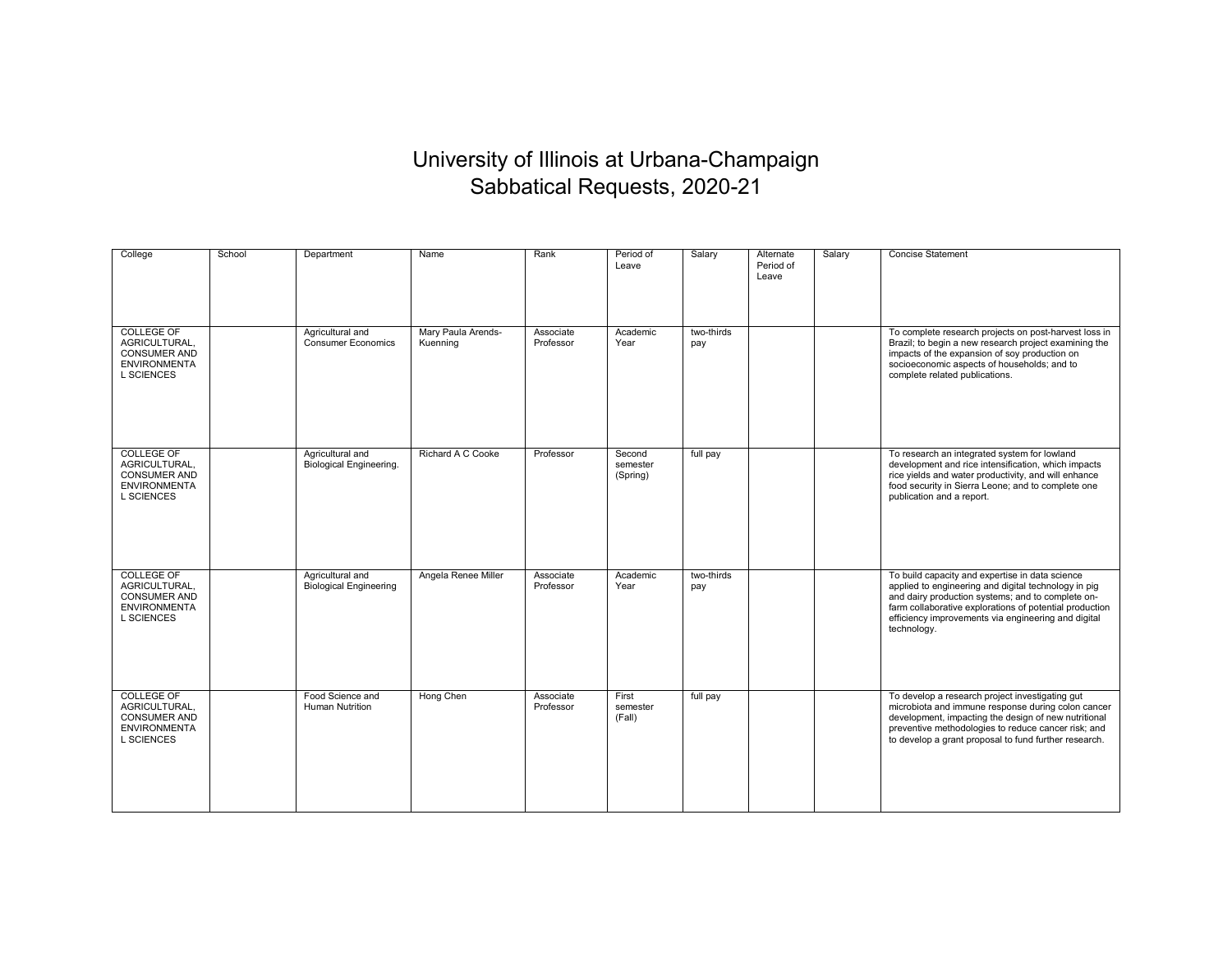| College                                                                                               | School | Department                                         | Name                  | Rank                   | Period of<br>Leave             | Salary            | Alternate<br>Period of<br>Leave | Salary | <b>Concise Statement</b>                                                                                                                                                                                                                                                                       |
|-------------------------------------------------------------------------------------------------------|--------|----------------------------------------------------|-----------------------|------------------------|--------------------------------|-------------------|---------------------------------|--------|------------------------------------------------------------------------------------------------------------------------------------------------------------------------------------------------------------------------------------------------------------------------------------------------|
| <b>COLLEGE OF</b><br>AGRICULTURAL.<br><b>CONSUMER AND</b><br><b>ENVIRONMENTA</b><br><b>L SCIENCES</b> |        | Natural Resources and<br>Environmental<br>Sciences | Jennifer M Fraterrigo | Associate<br>Professor | First<br>semester<br>(Fall)    | full pay          |                                 |        | To conduct primary research examining links<br>between Arctic vegetation change and<br>biogeochemical cycling, focusing on process<br>modeling and quantifying shrub growth, and resulting<br>in peer-reviewed journal articles and training that will<br>enhance future funding applications. |
| COLLEGE OF<br>AGRICULTURAL.<br><b>CONSUMER AND</b><br><b>ENVIRONMENTA</b><br><b>L SCIENCES</b>        |        | Natural Resources and<br>Environmental<br>Sciences | Anthony Yannarell     | Associate<br>Professor | Second<br>semester<br>(Spring) | full pay          |                                 |        | To develop a research collaboration studying the<br>effects of fire on soils and soil processes; and to<br>develop several manuscripts and a new<br>undergraduate course on fire ecology.                                                                                                      |
| <b>COLLEGE OF</b><br>APPLIED HEALTH<br><b>SCIENCES</b>                                                |        | Kinesiology and<br>Community Health                | Andiara Schwingel     | Associate<br>Professor | Academic<br>Year               | two-thirds<br>pay |                                 |        | To study the community health worker model, in<br>which trusted front line public health workers possess<br>a close understanding of the community, as a way to<br>address health disparities and promote healthy aging;<br>to leverage this research into publications and a<br>course.       |
| <b>COLLEGE OF</b><br>APPLIED HEALTH<br><b>SCIENCES</b>                                                |        | Recreation, Sport and<br>Tourism                   | Laura Payne           | Professor              | Second<br>semester<br>(Spring) | full pay          |                                 |        | To produce a second edition of the first and only book<br>examining leisure, health, and wellness, advancing<br>the mission of transdiciplinary approaches to public<br>health issues; to finish pilot work related to the role of<br>leisure boredom and social isolation.                    |
| <b>COLLEGE OF</b><br>APPLIED HEALTH<br><b>SCIENCES</b>                                                |        | Recreation, Sport and<br>Tourism                   | Jon Welty-Peachey     | Associate<br>Professor | Second<br>semester<br>(Spring) | full pay          |                                 |        | To investigate the policies, program design<br>frameworks, leadership, and management structures<br>of organizations employing sport as a development<br>tool, which will impact policy and management<br>decisions, and result in six publications.                                           |
| <b>COLLEGE OF</b><br><b>BUSINESS</b>                                                                  |        | Accountancy                                        | Jon S Davis           | Professor              | Second<br>semester<br>(Spring) | full pay          |                                 |        | To begin a research program examining tax law as<br>data using analytics, artificial intelligence, and other<br>analysis approaches; to study algorithmic information<br>dynamics and apply it to accounting research; and to<br>impact policy and practice and publish the results.           |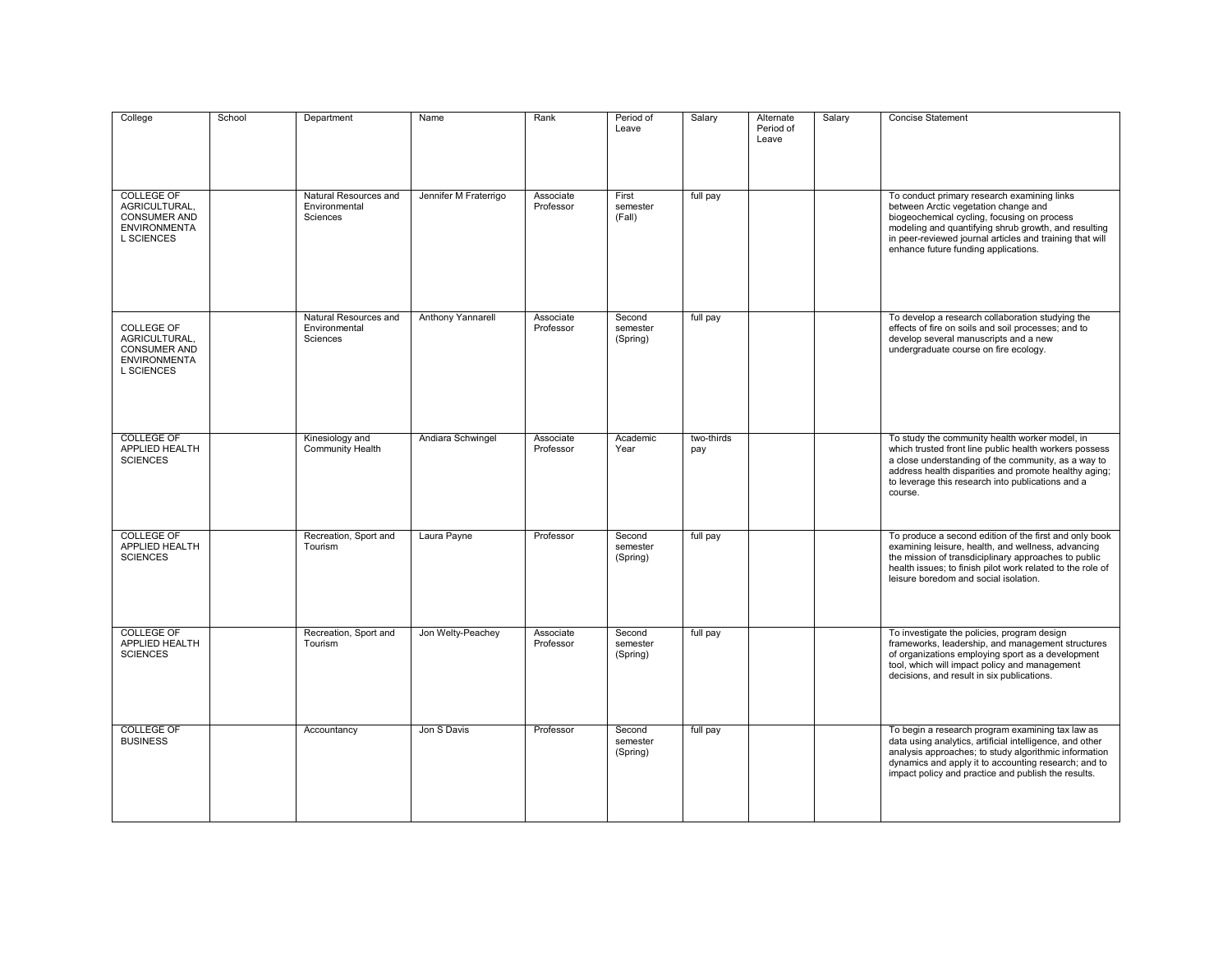| College                               | School | Department                        | Name                       | Rank                   | Period of<br>Leave             | Salary            | Alternate<br>Period of<br>Leave | Salary   | <b>Concise Statement</b>                                                                                                                                                                                                                                                           |
|---------------------------------------|--------|-----------------------------------|----------------------------|------------------------|--------------------------------|-------------------|---------------------------------|----------|------------------------------------------------------------------------------------------------------------------------------------------------------------------------------------------------------------------------------------------------------------------------------------|
| <b>COLLEGE OF</b><br><b>BUSINESS</b>  |        | <b>Business</b><br>Administration | Sharon Shavitt             | Professor              | First<br>semester<br>(Fall)    | full pay          |                                 |          | To learn about analytic tools and resources in the<br>field of big data analytics; to develop skills in this<br>area; and to enhance and complete related<br>publications.                                                                                                         |
| <b>COLLEGE OF</b><br><b>BUSINESS</b>  |        | <b>Business</b><br>Administration | Michael Jeng-Ping<br>Shaw  | Professor              | Second<br>semester<br>(Spring) | full pay          |                                 |          | To research digital transformation in the insurance<br>industry; to research digital healthcare, artificial<br>intelligence, and genomic data sharing; and to use<br>both studies to better understand business<br>opportunities, risks, and societal impacts.                     |
| <b>COLLEGE OF</b><br><b>BUSINESS</b>  |        | <b>Business</b><br>Administration | Ramanath<br>Subramanyam    | Associate<br>Professor | First<br>semester<br>(Fall)    | full pay          |                                 |          | To research smart contract designs in blockchains,<br>complementing work in the area of contract design for<br>technology tasks; and to research waste electrical<br>and electronic equipment data which enables the<br>study of technology innovation and ewaste<br>implications. |
| <b>COLLEGE OF</b><br><b>BUSINESS</b>  |        | Finance                           | Jaewon Choi                | Associate<br>Professor | First<br>semester<br>(Fall)    | full pay          |                                 |          | To research recent developments in Wall Street and<br>financial market regulations, investigating the extent<br>to which the supply side effects arising from<br>institutional holdings theoretically and empirically<br>interact with credit markets.                             |
| <b>COLLEGE OF</b><br><b>EDUCATION</b> |        | Curriculum and<br>Instruction     | Karla Jean Moller          | Associate<br>Professor | Academic<br>Year               | two-thirds<br>pay | First<br>semester<br>(Fall)     | full pay | To conduct archival research on literature featuring<br>LGBTQ and Muslim characters and empirical<br>research on access in local instructional settings; to<br>use data for articles, a textbook proposal, and<br>international exchange opportunities.                            |
| <b>COLLEGE OF</b><br><b>EDUCATION</b> |        | Educational<br>Psychology         | Carolyn Jane Anderson      | Professor              | First<br>semester<br>(Fall)    | full pay          | Second<br>semester<br>(Spring)  | full pay | To develop new methods and computational<br>algorithms for the estimation of statistical models<br>commonly used in the social and behavioral<br>sciences.                                                                                                                         |
| <b>COLLEGE OF</b><br><b>EDUCATION</b> |        | <b>Special Education</b>          | Hedda Meadan-<br>Kaplansky | Professor              | Academic<br>Year               | two-thirds<br>pay |                                 |          | To collaborate with international experts on projects<br>related to children with autism and their families: and<br>to analyze and disseminate findings from recently<br>completed funded projects including both scholarly<br>articles and international academic conferences.    |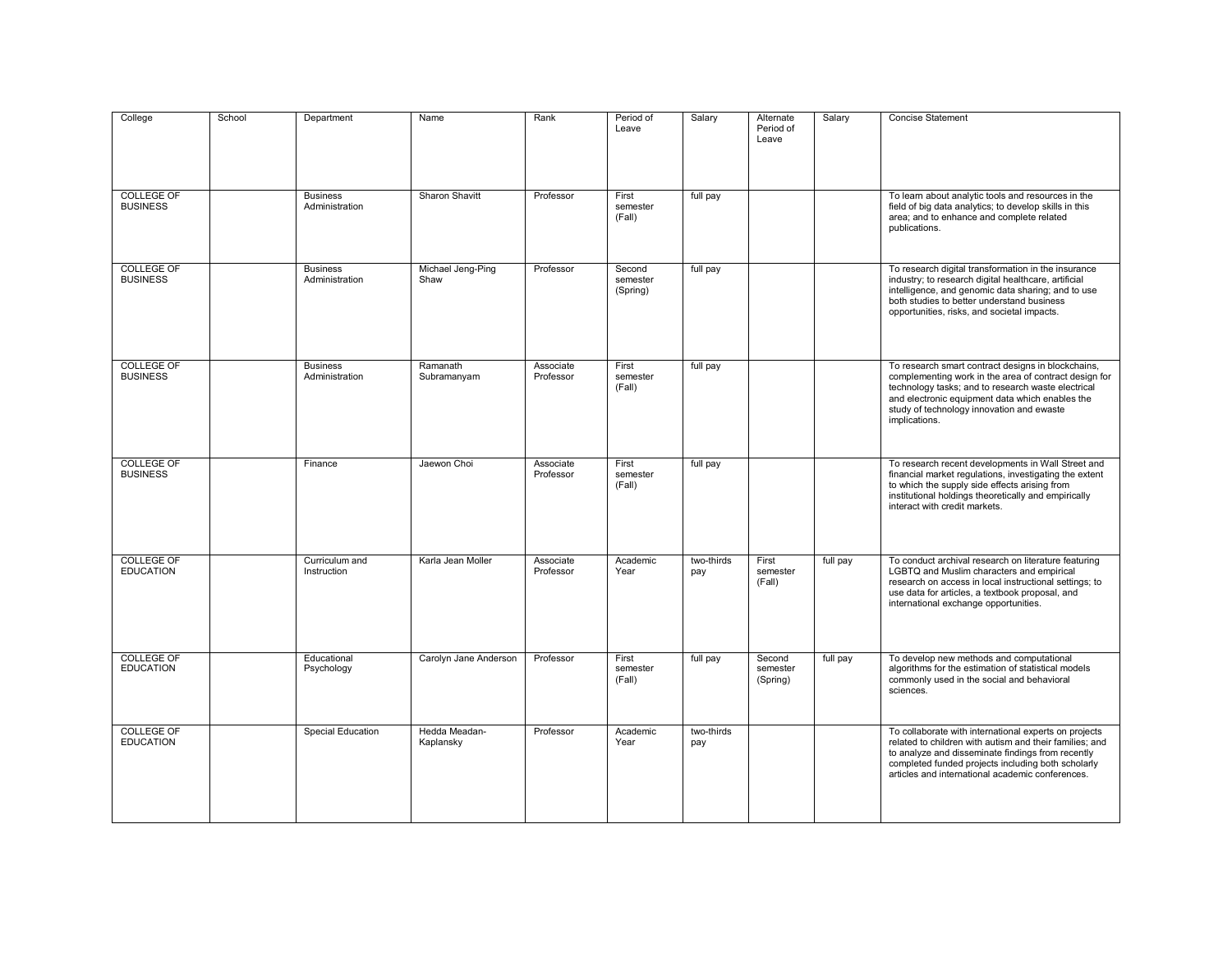| College                                 | School | Department                             | Name                          | Rank                   | Period of<br>Leave             | Salary            | Alternate<br>Period of<br>Leave | Salary   | <b>Concise Statement</b>                                                                                                                                                                                                                                                                        |
|-----------------------------------------|--------|----------------------------------------|-------------------------------|------------------------|--------------------------------|-------------------|---------------------------------|----------|-------------------------------------------------------------------------------------------------------------------------------------------------------------------------------------------------------------------------------------------------------------------------------------------------|
| <b>COLLEGE OF</b><br><b>ENGINEERING</b> |        | Aerospace Engineering                  | Deborah Levin Fliflet         | Professor              | First<br>semester<br>(Fall)    | full pay          |                                 |          | To study the theory of both operator based and data<br>driven methods for unsteady flows with shocks and<br>charged species, enabling improved computational<br>algorithms for problems with large length and time<br>scales; and to incorporate the research into<br>publications and courses. |
| <b>COLLEGE OF</b><br><b>ENGINEERING</b> |        | Bioengineering                         | Ting Lu                       | Associate<br>Professor | Academic<br>Year               | two-thirds<br>pay |                                 |          | To gain expertise in microbial metabolism and<br>microbial ecology, which will facilitate the<br>development of a research program in microbiome<br>study.                                                                                                                                      |
| <b>COLLEGE OF</b><br><b>ENGINEERING</b> |        | Civil and Environmental<br>Engineering | Rosa Maria Espinosa<br>Marzal | Associate<br>Professor | Second<br>semester<br>(Spring) | full pay          |                                 |          | To investigate the physical origin of water-induced<br>long-range surface forces in aqueous environments<br>produced by graded hydrophobic films, impacting<br>fields like energy storage and nanofiltration<br>technologies; and to complete a series of related<br>publications.              |
| <b>COLLEGE OF</b><br><b>ENGINEERING</b> |        | Civil and Environmental<br>Engineering | Jeremy S Guest                | Associate<br>Professor | Academic<br>Year               | two-thirds<br>pay |                                 |          | To collaborate on the integration of stakeholder<br>priorities into the process of developing, designing,<br>and deploying sustainable sanitation systems in low-<br>income communities; and to publish the research and<br>integrate it into course content.                                   |
| <b>COLLEGE OF</b><br><b>ENGINEERING</b> |        | Civil and Environmental<br>Engineering | Youssef M A Hashash           | Professor              | Second<br>semester<br>(Spring) | full pay          |                                 |          | To expand the capability of a seismic analysis<br>platform to model the inset of soil liquefaction and<br>related ground failure that is responsible for<br>significant damage during earthquakes; and to collect<br>and compile field monitoring data of excavations.                          |
| <b>COLLEGE OF</b><br><b>ENGINEERING</b> |        | Civil and Environmental<br>Engineering | Benito Jose Marinas           | Professor              | First<br>semester<br>(Fall)    | full pay          | Second<br>semester<br>(Spring)  | full pay | To conduct research emphasizing the development of<br>two inter/trans-disciplinary research initiatives<br>focused on providing safe drinking water world-wide:<br>the kinetics, mechanisms and sensing of waterborne<br>viral pathogens, and the covalent organic framework<br>membranes.      |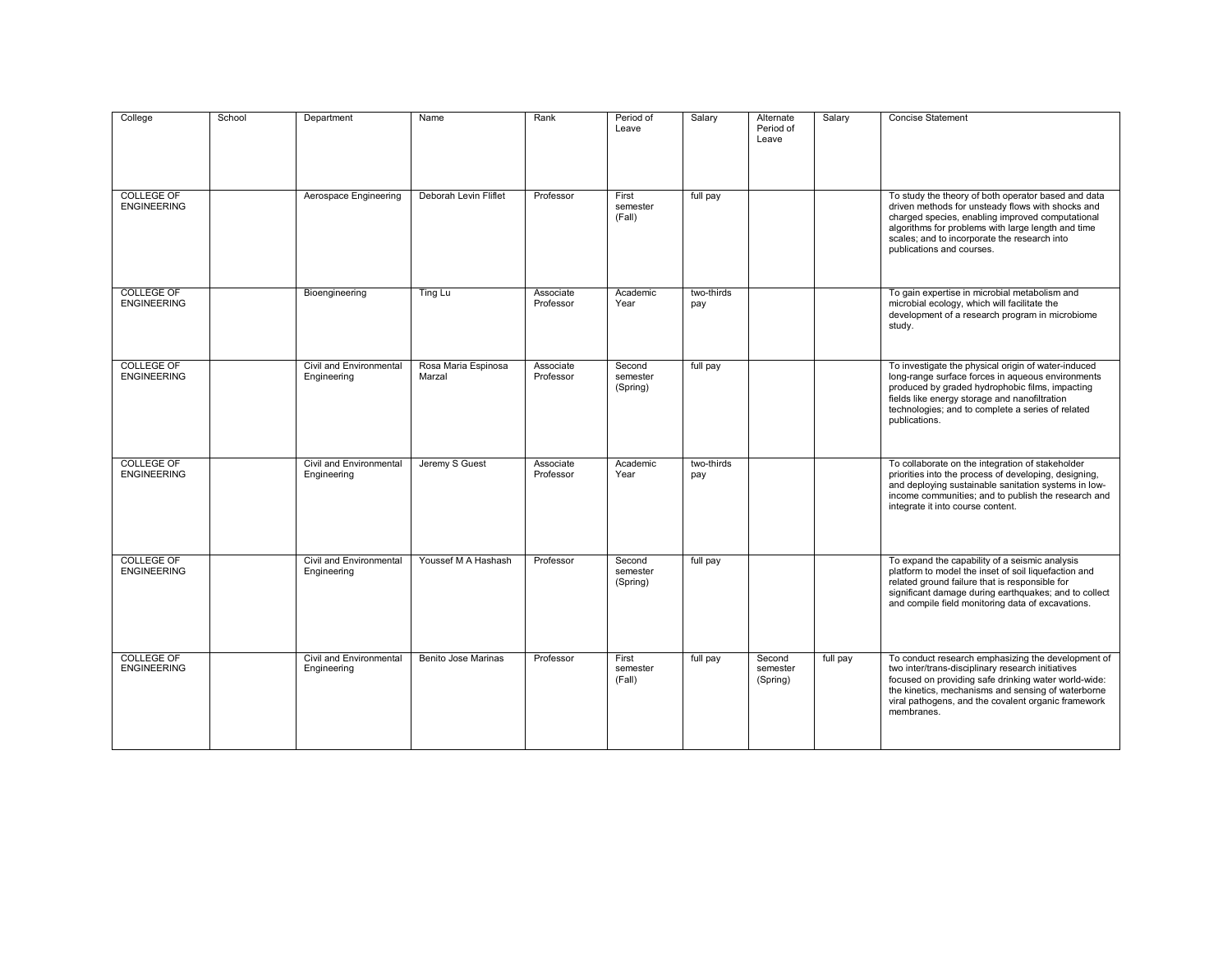| College                                 | School | Department                                           | Name                               | Rank                   | Period of<br>Leave             | Salary            | Alternate<br>Period of<br>Leave | Salary | <b>Concise Statement</b>                                                                                                                                                                                                                                                                                                |
|-----------------------------------------|--------|------------------------------------------------------|------------------------------------|------------------------|--------------------------------|-------------------|---------------------------------|--------|-------------------------------------------------------------------------------------------------------------------------------------------------------------------------------------------------------------------------------------------------------------------------------------------------------------------------|
| <b>COLLEGE OF</b><br><b>ENGINEERING</b> |        | <b>Computer Science</b>                              | Indranil Gupta                     | Professor              | Academic<br>Year               | two-thirds<br>pay |                                 |        | To use oral history interviews of prominent immigrant<br>American computer scientists in researching an<br>unexplored angle to the national discussion of why<br>more women are not in the STEM/Computer Science<br>fields; and to develop visible and impactful podcasts<br>to share the findings at a national level. |
| <b>COLLEGE OF</b><br><b>ENGINEERING</b> |        | <b>Computer Science</b>                              | Andreas Paul Eberhard<br>Kloeckner | Associate<br>Professor | Academic<br>Year               | one-half<br>pay   |                                 |        | To deepen and apply knowledge in compiler<br>techniques to enable advanced applications of an in-<br>development system for program transformation to<br>rationalize software development in high performance<br>scientific computing; to incorporate findings into<br>classroom topics and computational tools.        |
| <b>COLLEGE OF</b><br><b>ENGINEERING</b> |        | <b>Computer Science</b>                              | Robin Hillary Kravets              | Professor              | Second<br>semester<br>(Spring) | full pay          |                                 |        | To further research on the Internet of Things, which<br>encompasses everything connected to the internet<br>including devices communicating to each other; and<br>to focus on Internet of Things deployments in real<br>world scenarios and relative current collaborative<br>research.                                 |
| <b>COLLEGE OF</b><br><b>ENGINEERING</b> |        | <b>Electrical</b> and<br><b>Computer Engineering</b> | Brian T Cunningham                 | Professor              | First<br>semester<br>(Fall)    | full pay          |                                 |        | To develop collaborations and knowledge critical for<br>establishing the new Center for Genomic Diagnostics,<br>including interdisciplinary projects focused on<br>molecular biomarkers from bodily fluids outside of<br>initial applications in prostate cancer therapy<br>effectiveness monitoring.                   |
| <b>COLLEGE OF</b><br><b>ENGINEERING</b> |        | Electrical and<br><b>Computer Engineering</b>        | Minh N Do                          | Professor              | Second<br>semester<br>(Spring) | full pay          |                                 |        | To develop collaborations and acquire in-depth<br>knowledge of how machine perception, data science,<br>and artificial intelligence technologies make impacts<br>in real-world applications, such as an artificial<br>intelligence system to assist the reading and<br>diagnosis of medical images.                     |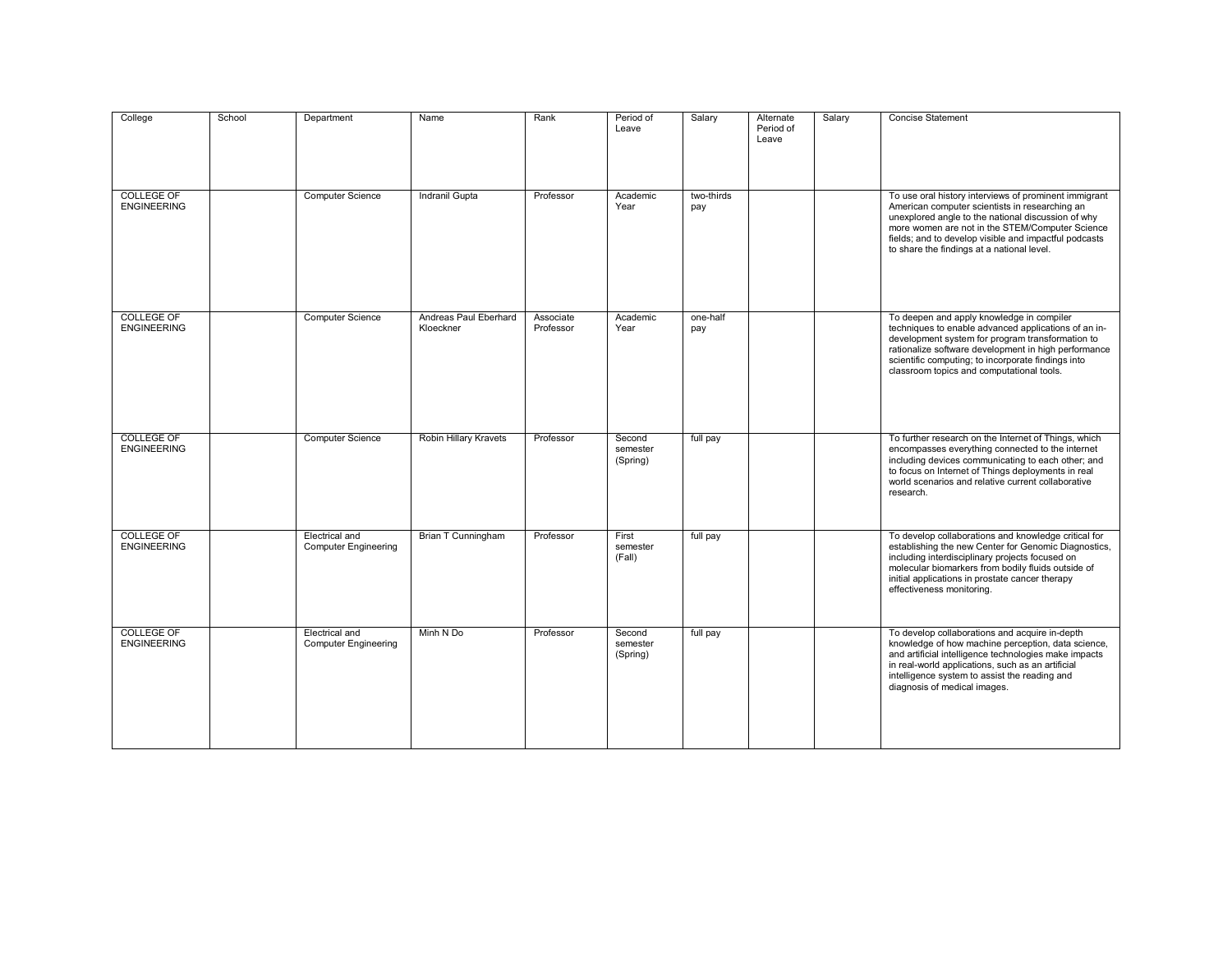| College                                 | School | Department                                                 | Name                 | Rank      | Period of<br>Leave             | Salary            | Alternate<br>Period of<br>Leave | Salary | <b>Concise Statement</b>                                                                                                                                                                                                                                                                    |
|-----------------------------------------|--------|------------------------------------------------------------|----------------------|-----------|--------------------------------|-------------------|---------------------------------|--------|---------------------------------------------------------------------------------------------------------------------------------------------------------------------------------------------------------------------------------------------------------------------------------------------|
| <b>COLLEGE OF</b><br><b>ENGINEERING</b> |        | Electrical and<br><b>Computer Engineering</b>              | Jean-Pierre Leburton | Professor | Second<br>semester<br>(Spring) | full pay          |                                 |        | To conduct collaborative research on solid state<br>nanopore sensing and novel 2D materials for bio-<br>nanotechnology, translating basic science into<br>technology; and to develop new interdisciplinary<br>courses incorporating scientific and engineering<br>disciplines.              |
| <b>COLLEGE OF</b><br><b>ENGINEERING</b> |        | <b>Electrical and</b><br><b>Computer Engineering</b>       | Xiuling Li           | Professor | First<br>semester<br>(Fall)    | full pay          |                                 |        | To explore, establish, and further collaborations with<br>academia and industry experts in the field of nano<br>and quantum technologies; and to pursue<br>opportunities related to technologies on etching and<br>device miniaturization.                                                  |
| <b>COLLEGE OF</b><br><b>ENGINEERING</b> |        | Electrical and<br><b>Computer Engineering</b>              | Daniel M Liberzon    | Professor | Second<br>semester<br>(Spring) | full pay          |                                 |        | To systematically study robust synchronization of<br>nonlinear systems via an observer-based approach;<br>to identify and pursue new applications for this<br>theory, including those from power and robotics<br>domains; and to incorporate this research into the<br>teaching curriculum. |
| <b>COLLEGE OF</b><br><b>ENGINEERING</b> |        | Electrical and<br><b>Computer Engineering</b>              | Sayan Mitra          | Professor | Second<br>semester<br>(Spring) | two-thirds<br>pay |                                 |        | To collaborate on foundational questions at the<br>intersection of formal verification and machine<br>learning; and to advance the application of ongoing<br>research on verification of cyberphysical systems in<br>the domain of autonomous systems like self-driving<br>vehicles.        |
| <b>COLLEGE OF</b><br><b>ENGINEERING</b> |        | <b>Electrical and</b><br><b>Computer Engineering</b>       | Naresh R Shanbhag    | Professor | Second<br>semester<br>(Spring) | full pay          |                                 |        | To collaborate on research in neuro-<br>inspired/neuromorphic computing and machine<br>learning in silicon, working toward gleaning principles<br>of brain computation and repurposing them for the<br>design of energy efficient learning systems.                                         |
| <b>COLLEGE OF</b><br><b>ENGINEERING</b> |        | Industrial and<br><b>Enterprise Systems</b><br>Engineering | Xin Chen             | Professor | Academic<br>Year               | one-half<br>pay   |                                 |        | To develop new research topics in operations<br>research motivated by industrial practice and<br>collaborative relationships with corporations,<br>especially concerning inventory management,<br>assortment optimization, pricing, machine learning,<br>and data utilization.              |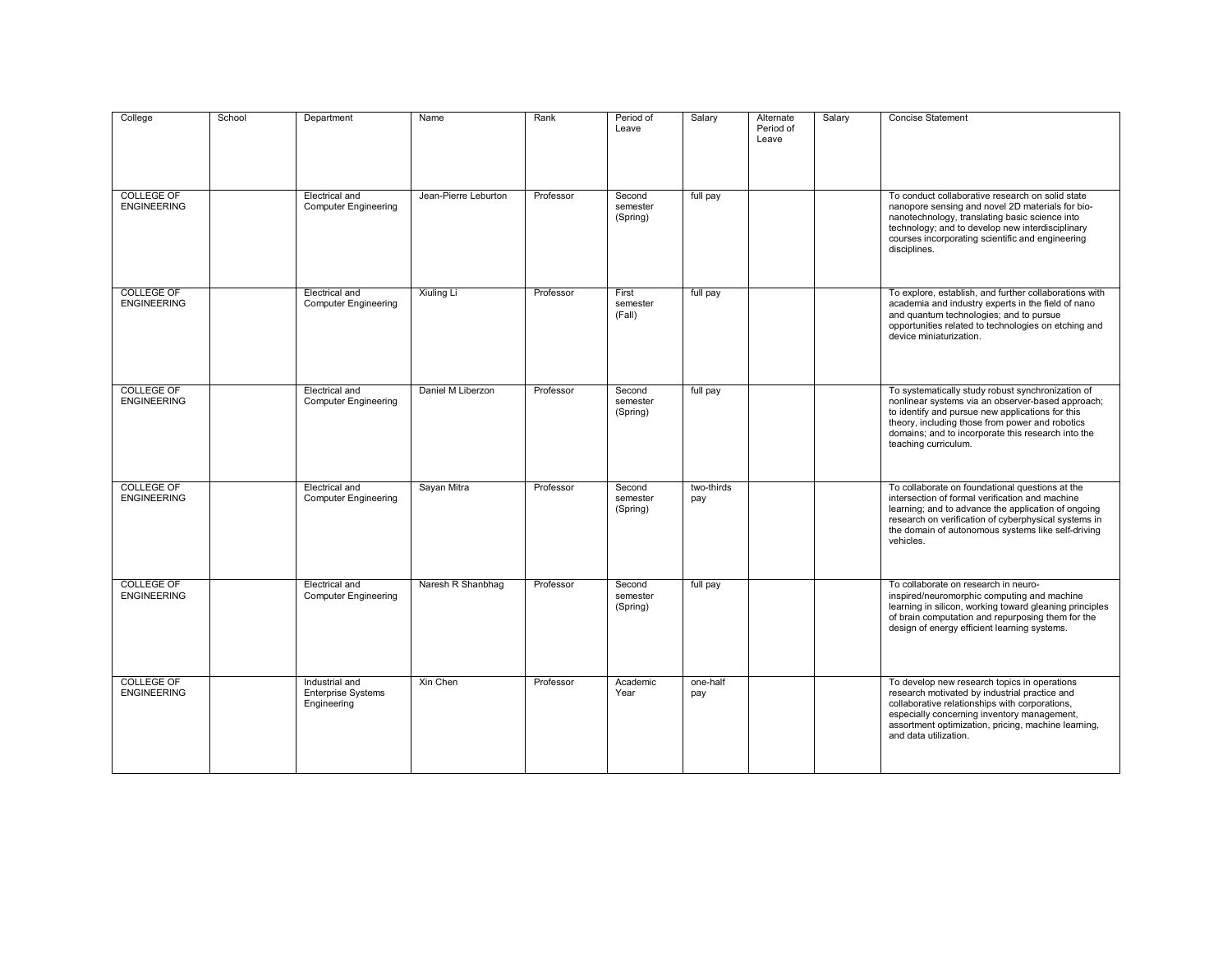| College                                 | School | Department                                                 | Name                    | Rank      | Period of<br>Leave             | Salary            | Alternate<br>Period of<br>Leave | Salary            | <b>Concise Statement</b>                                                                                                                                                                                                                                                                                                                |
|-----------------------------------------|--------|------------------------------------------------------------|-------------------------|-----------|--------------------------------|-------------------|---------------------------------|-------------------|-----------------------------------------------------------------------------------------------------------------------------------------------------------------------------------------------------------------------------------------------------------------------------------------------------------------------------------------|
| <b>COLLEGE OF</b><br><b>ENGINEERING</b> |        | Industrial and<br><b>Enterprise Systems</b><br>Engineering | <b>Richard B Sowers</b> | Professor | First<br>semester<br>(Fall)    | full pay          |                                 |                   | To pursue research on innovation in transportation<br>networks, especially related to autonomous vehicles<br>and mobility patterns, resulting in new<br>understandings of different autonomous vehicle<br>models and how cities and human drivers will be<br>impacted.                                                                  |
| <b>COLLEGE OF</b><br><b>ENGINEERING</b> |        | Materials Science and<br>Engineering                       | Pascal Bellon           | Professor | Second<br>semester<br>(Spring) | full pay          |                                 |                   | To collaborate on atom probe tomography to develop<br>aberration corrections for data analysis and data<br>modeling, expanding the range of alloys and<br>microstructures suitable for quantitative atom probe<br>characterization, potentially impacting nanostructured<br>alloys and catalytic and energy harvesting<br>applications. |
| <b>COLLEGE OF</b><br><b>ENGINEERING</b> |        | Nuclear, Plasma, and<br>Radiological<br>Engineering        | <b>Brent J Heuser</b>   | Professor | Academic<br>Year               | two-thirds<br>pay |                                 |                   | To study the high temperature chemical response of<br>nuclear reactor fuel cladding in normal and transient<br>operating conditions, resulting in improved accident<br>tolerant fuel coatings and composites for nuclear fuel<br>that will be shared via journal articles and course<br>material.                                       |
| <b>COLLEGE OF</b><br><b>ENGINEERING</b> |        | Nuclear, Plasma, and<br>Radiological<br>Engineering        | Ling Jian Meng          | Professor | Second<br>semester<br>(Spring) | full pay          |                                 |                   | To develop the groundwork for pursuing a<br>translational center(s) focused on nuclear imaging<br>sciences, exploring critical research areas in<br>radiological sciences and their applications in<br>diagnosis and therapeutic intervention of cancer,<br>cardiovascular diseases, and brain disorders.                               |
| <b>COLLEGE OF</b><br><b>ENGINEERING</b> |        | Physics                                                    | Alexey Bezryadin        | Professor | First<br>semester<br>(Fall)    | full pay          |                                 |                   | To research physics of topologically protected qubits<br>and quantum mechanical uncertainty in nanometer<br>scale superconducting systems, which are important<br>for the development of new methods for quantum<br>information technology, high precision physical<br>measurements, and sensing.                                       |
| <b>COLLEGE OF</b><br><b>ENGINEERING</b> |        | Physics                                                    | Paul G Kwiat            | Professor | First<br>semester<br>(Fall)    | two-thirds<br>pay | First<br>semester<br>(Fall)     | two-thirds<br>pay | To coordinate a project aimed at realizing quantum<br>communication from space to earth; to help plan the<br>longer-term national quantum space program; and to<br>coordinate bringing LabEscape, a campus physics-<br>run science-based escape room, to Chicago.                                                                       |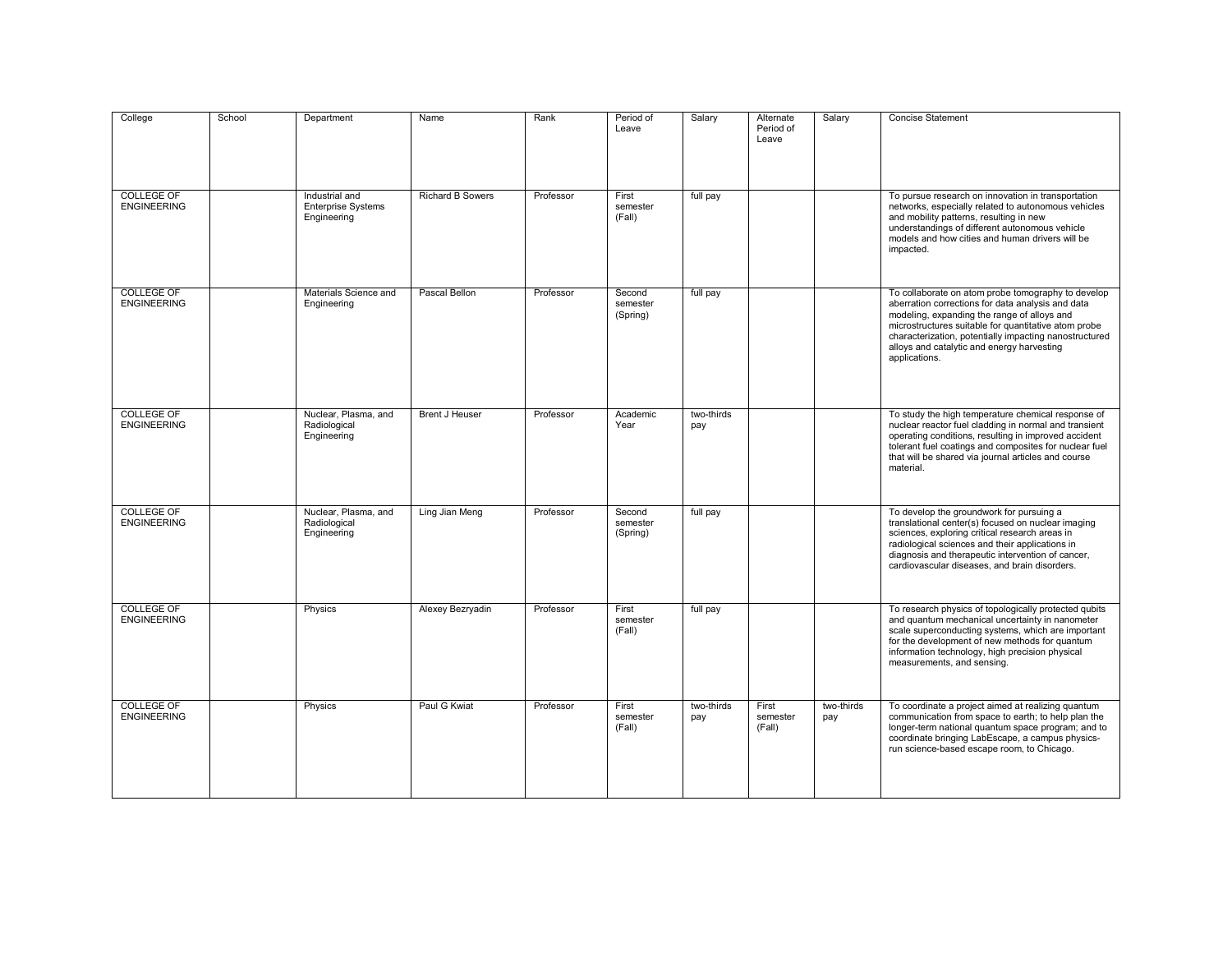| College                                                     | School                      | Department     | Name                         | Rank                   | Period of<br>Leave             | Salary            | Alternate<br>Period of<br>Leave | Salary | <b>Concise Statement</b>                                                                                                                                                                                                                                                                            |
|-------------------------------------------------------------|-----------------------------|----------------|------------------------------|------------------------|--------------------------------|-------------------|---------------------------------|--------|-----------------------------------------------------------------------------------------------------------------------------------------------------------------------------------------------------------------------------------------------------------------------------------------------------|
| <b>COLLEGE OF</b><br><b>ENGINEERING</b>                     |                             | Physics        | Anne M Sickles               | Associate<br>Professor | Second<br>semester<br>(Spring) | full pay          |                                 |        | To complete analyses of existing heavy-ion jet data<br>and to identify measurements likely to be the best<br>constraints of properties of the quark-gluon plasma,<br>increasing knowledge of quark-gluon plasma and of<br>emergent properties of the strong nuclear force.                          |
| <b>COLLEGE OF</b><br><b>FINE AND</b><br>APPLIED ARTS        | School of<br>Architecture   | Architecture   | <b>Botond Bognar</b>         | Professor              | First<br>semester<br>(Fall)    | full pay          |                                 |        | To continue research on Japanese architecture and<br>urban development in Japan over the 20th and 21st<br>centuries; and to write a book entitled "A<br>Comprehensive Guide to Contemporary Japanese<br>Architecture."                                                                              |
| <b>COLLEGE OF</b><br><b>FINE AND</b><br>APPLIED ARTS        | School of Art<br>and Design | Art and Design | <b>Conrad Quentin Bakker</b> | Professor              | Second<br>semester<br>(Spring) | full pay          |                                 |        | To conduct creative studio research and practice; to<br>participate in an international artist residency and<br>exhibition; and to review archival work on past<br>projects for future publications and develop<br>publications based on previous research.                                         |
| <b>COLLEGE OF</b><br><b>FINE AND</b><br>APPLIED ARTS        | School of Art<br>and Design | Art and Design | Eric Benson                  | Associate<br>Professor | Second<br>semester<br>(Spring) | full pay          |                                 |        | To research regenerative agricultural fiber materials<br>to impact the paper industry and to publish an article<br>on the topic; to complete two articles and a website<br>for design practitioners and educators; and to<br>propose a book project on design and climate action.                   |
| <b>COLLEGE OF</b><br><b>FINE AND</b><br><b>APPLIED ARTS</b> | School of Art<br>and Design | Art and Design | <b>Ryan Griffis</b>          | Associate<br>Professor | Academic<br>Year               | two-thirds<br>pay |                                 |        | To research and plan an interdisciplinary art project<br>that will take the form of public exhibitions and events<br>about the social, political, and ecological histories and<br>futures of Chicago and the larger region in our current<br>era of anthropogenic climate change.                   |
| <b>COLLEGE OF</b><br><b>FINE AND</b><br><b>APPLIED ARTS</b> | School of Art<br>and Design | Art and Design | Laura Hetrick                | Associate<br>Professor | First<br>semester<br>(Fall)    | full pay          |                                 |        | To take courses in Social Personality Psychology to<br>further my understanding of the multiple facets of<br>identity and desire and of teachers and artists,<br>amplifying my pedagogical abilities supporting<br>beginning teachers as they transition to professionals<br>in the public schools. |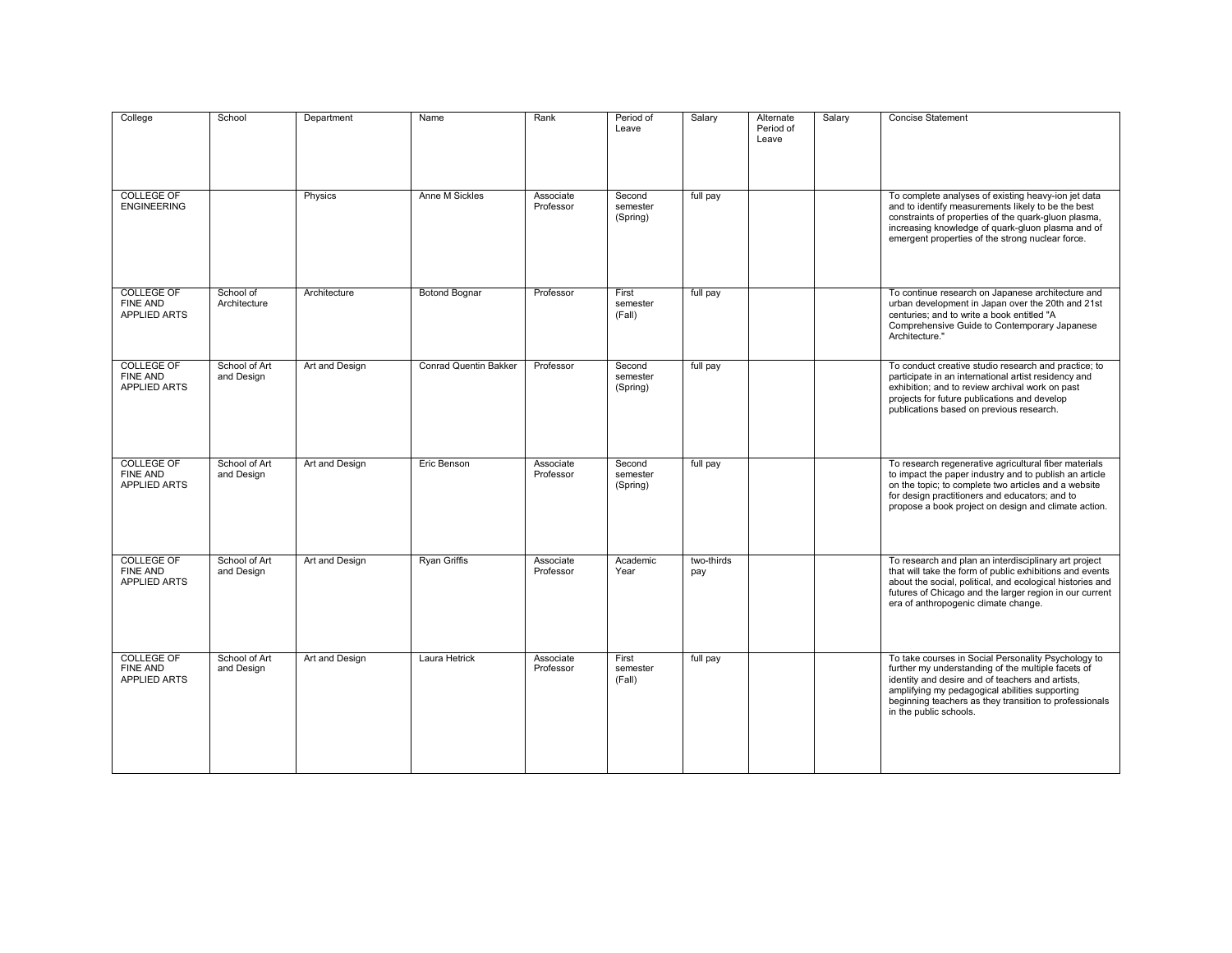| College<br><b>COLLEGE OF</b><br>FINE AND<br><b>APPLIED ARTS</b> | School<br>School of Art<br>and Design | Department<br>Art and Design | Name<br>Emmy Lingscheit | Rank<br>Associate<br>Professor | Period of<br>Leave<br>First<br>semester<br>(Fall) | Salary<br>full pay | Alternate<br>Period of<br>Leave<br>Second<br>semester<br>(Spring) | Salary<br>full pay | <b>Concise Statement</b><br>To create a new body of prints and installations that<br>continue research into the complex interplay of<br>nature, culture, and biotechnology; and to exhibit the<br>artworks in solo and group exhibitions, contributing to<br>international dialogue on the Anthropocene. |
|-----------------------------------------------------------------|---------------------------------------|------------------------------|-------------------------|--------------------------------|---------------------------------------------------|--------------------|-------------------------------------------------------------------|--------------------|----------------------------------------------------------------------------------------------------------------------------------------------------------------------------------------------------------------------------------------------------------------------------------------------------------|
| <b>COLLEGE OF</b><br><b>FINE AND</b><br><b>APPLIED ARTS</b>     | School of Art<br>and Design           | Art and Design               | David J O'Brien         | Professor                      | Academic<br>Year                                  | one-half<br>pay    |                                                                   |                    | To continue research for and to complete work on a<br>scholarly book about memories of Napoleon and the<br>Napoleonic wars in the visual culture of the<br>Restoration (1815-1830) and the July Monarchy<br>$(1830 - 1848)$ .                                                                            |
| <b>COLLEGE OF</b><br><b>FINE AND</b><br><b>APPLIED ARTS</b>     | School of Art<br>and Design           | Art and Design               | Melissa Pokorny         | Professor                      | First<br>semester<br>(Fall)                       | full pay           |                                                                   |                    | To research and photograph new natural sites and<br>ecosystems, which will lead to new sculptural works<br>fabricated; and to exhibit these works in upcoming art<br>shows, both regionally and nationally.                                                                                              |
| <b>COLLEGE OF</b><br>FINE AND<br><b>APPLIED ARTS</b>            | School of Art<br>and Design           | Art and Design               | Kristin Romberg         | Associate<br>Professor         | First<br>semester<br>(Fall)                       | full pay           |                                                                   |                    | To research a monograph on the intersections of<br>photography, design, and information technologies in<br>the art of the early Soviet Union and the postwar<br>United States; and to further develop a framework for<br>a book.                                                                         |
| <b>COLLEGE OF</b><br>FINE AND<br><b>APPLIED ARTS</b>            | School of Art<br>and Design           | Art and Design               | Lisa Rosenthal          | Associate<br>Professor         | First<br>semester<br>(Fall)                       | full pay           |                                                                   |                    | To continue research to examine the shifting values<br>ascribed to art during the rise of art collecting in<br>seventeenth-century Europe; and to make substantial<br>progress on a book manuscript.                                                                                                     |
| <b>COLLEGE OF</b><br>FINE AND<br><b>APPLIED ARTS</b>            | School of Art<br>and Design           | Art and Design               | Sung Soo Shin           | Associate<br>Professor         | First<br>semester<br>(Fall)                       | full pay           |                                                                   |                    | To learn computer language program Python, to<br>expand knowledge of interaction design and to<br>solidify knowledge in the field of user experience<br>design to be utilized in later design research.                                                                                                  |
| <b>COLLEGE OF</b><br><b>FINE AND</b><br>APPLIED ARTS            | School of Art<br>and Design           | Art and Design               | <b>Billie J Theide</b>  | Professor                      | First<br>semester<br>(Fall)                       | full pay           |                                                                   |                    | To research the variants of porcelain and vitreous<br>enamel to generate a cohesive body of artwork for<br>exhibition that is a commentary on "whiteness".                                                                                                                                               |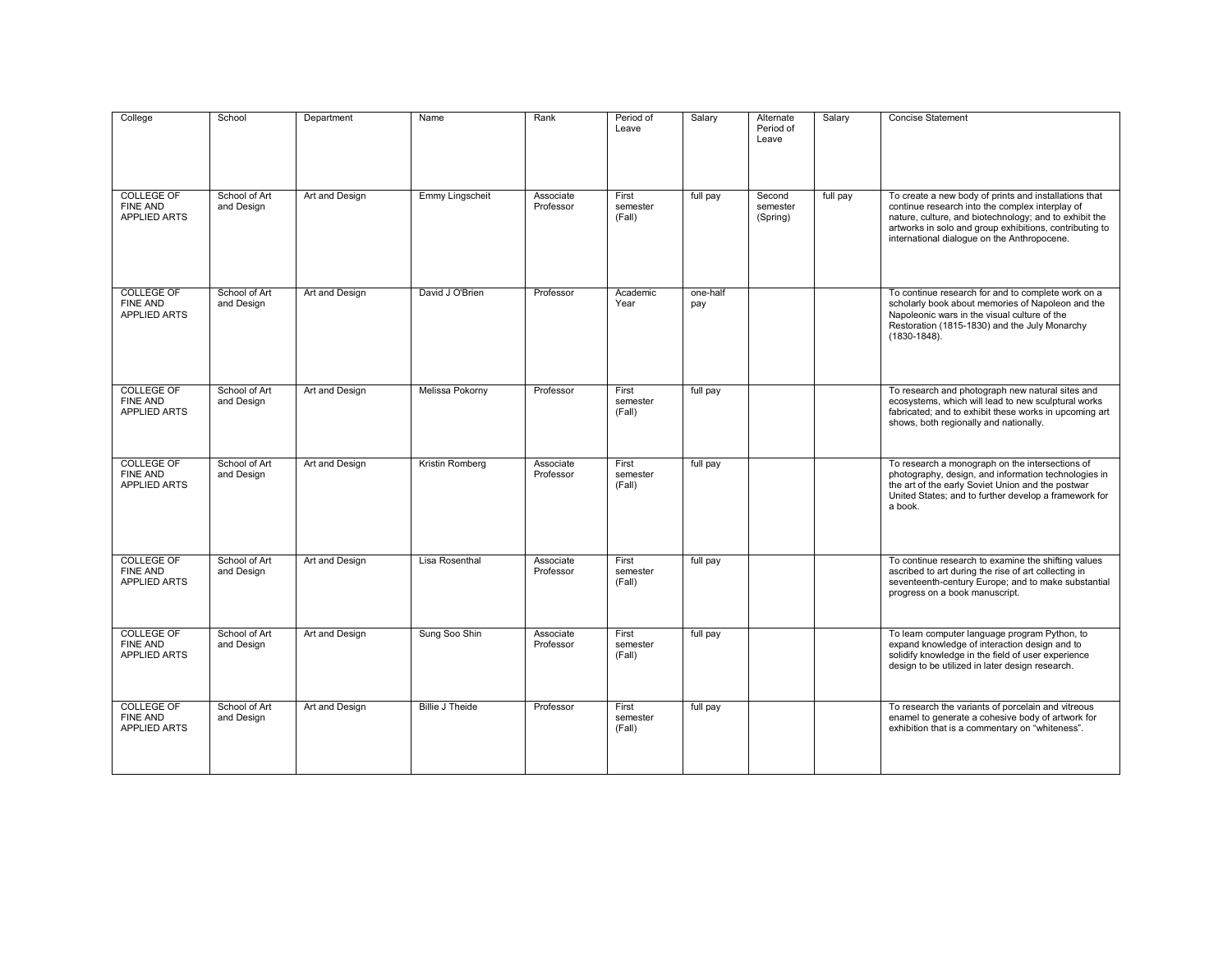| College                                                     | School          | Department | Name              | Rank                   | Period of<br>Leave             | Salary          | Alternate<br>Period of<br>Leave | Salary | <b>Concise Statement</b>                                                                                                                                                                                                                                                                                                  |
|-------------------------------------------------------------|-----------------|------------|-------------------|------------------------|--------------------------------|-----------------|---------------------------------|--------|---------------------------------------------------------------------------------------------------------------------------------------------------------------------------------------------------------------------------------------------------------------------------------------------------------------------------|
| <b>COLLEGE OF</b><br><b>FINE AND</b><br><b>APPLIED ARTS</b> |                 | Dance      | Sara Hook         | Professor              | Second<br>semester<br>(Spring) | full pay        |                                 |        | To complete choreographic projects for performance;<br>to continue archiving Contemporary Dance<br>Technique Pedagogy, impacting developments in the<br>field concerning somatic embodiment, expressivity<br>and aesthetics; and to begin writing a manuscript<br>focused on insight into the creative process.           |
| <b>COLLEGE OF</b><br><b>FINE AND</b><br><b>APPLIED ARTS</b> | School of Music | Music      | Timothy J Ehlen   | Professor              | Second<br>semester<br>(Spring) | full pay        |                                 |        | To embark on a restoration project of an 1803<br>Broadwood fortepiano, which will be an important<br>historical instrument for performance, teaching and<br>recording.                                                                                                                                                    |
| <b>COLLEGE OF</b><br>FINE AND<br>APPLIED ARTS               | School of Music | Music      | Jeffrey S Magee   | Professor              | First<br>semester<br>(Fall)    | full pay        |                                 |        | To complete a book on the 1959 musical "Gypsy"<br>placing it in the context of American musical theater,<br>drama, and history by exploring its critical perspective<br>on historically situated notions of the American<br>Dream, which will make a contribution to humanistic<br>arts scholarship.                      |
| <b>COLLEGE OF</b><br><b>FINE AND</b><br><b>APPLIED ARTS</b> | School of Music | Music      | Rochelle Sennet   | Associate<br>Professor | First<br>semester<br>(Fall)    | full pay        |                                 |        | To collect 19 multi-movement works by composers of<br>African descent, and pair each with the 19 J.S. Bach<br>keyboard suites (Partitas, English Suites, French<br>Suites, and French Overture) for the purpose of<br>performing and recording; and to complete recording<br>of 12 suites.                                |
| <b>COLLEGE OF</b><br>FINE AND<br><b>APPLIED ARTS</b>        | School of Music | Music      | Jerold Siena      | Professor              | Second<br>semester<br>(Spring) | full pay        |                                 |        | To conduct an intensive study of the Alexander<br>Technique, a practical method for improving posture,<br>balance, and coordination, along with tai chi, the<br>Chinese practice of focused energy and gentle<br>exercise, to develop a series of movement<br>sequences applicable to vocal technique and<br>performance. |
| <b>COLLEGE OF</b><br><b>FINE AND</b><br>APPLIED ARTS        | School of Music | Music      | Michael B Silvers | Associate<br>Professor | Academic<br>Year               | one-half<br>pay |                                 |        | To conduct research for and to write a book on<br>deforestation and the materials of musical<br>instruments.                                                                                                                                                                                                              |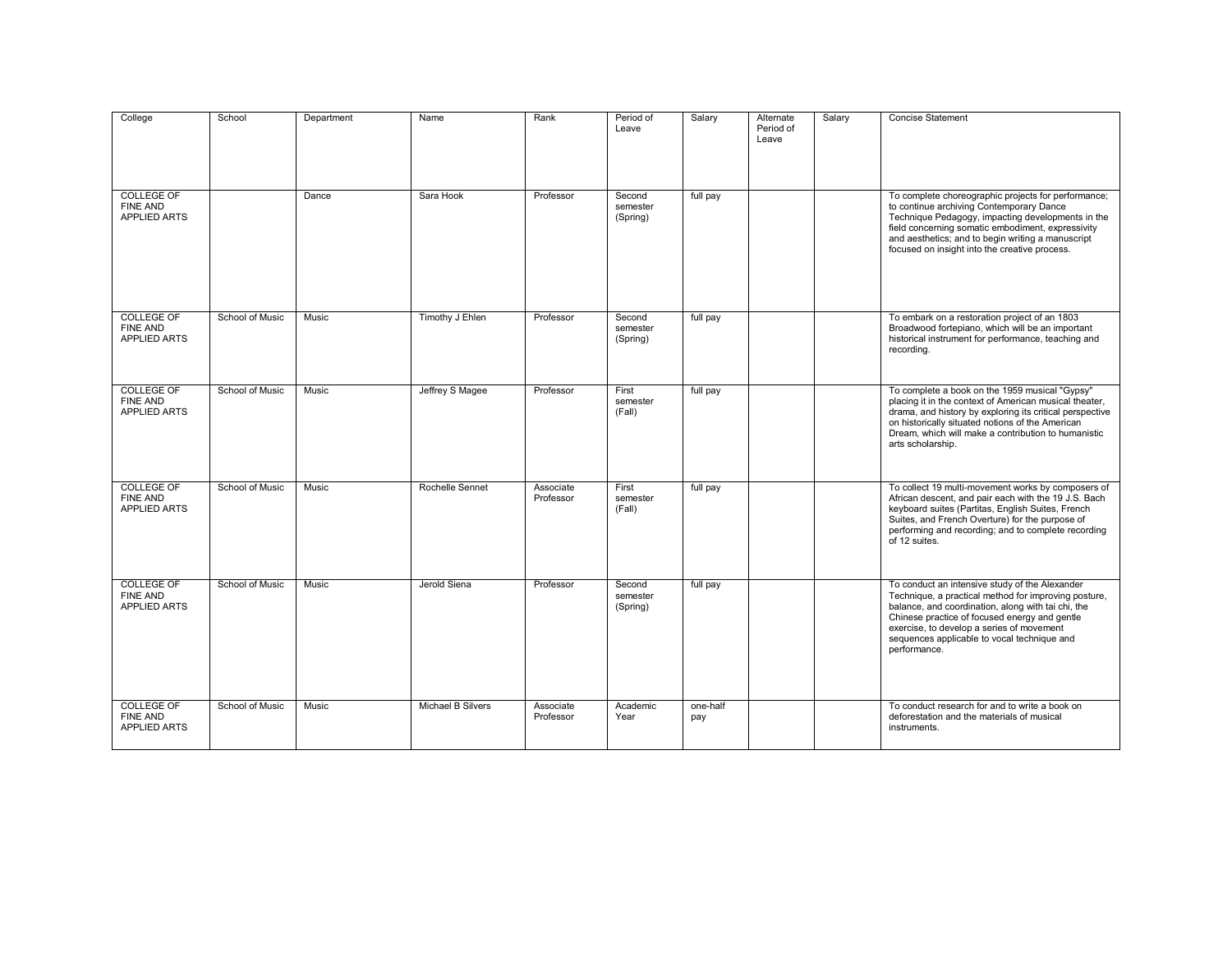| College                                                     | School          | Department                     | Name                      | Rank                   | Period of<br>Leave             | Salary            | Alternate<br>Period of<br>Leave | Salary            | <b>Concise Statement</b>                                                                                                                                                                                                                                                                                                                         |
|-------------------------------------------------------------|-----------------|--------------------------------|---------------------------|------------------------|--------------------------------|-------------------|---------------------------------|-------------------|--------------------------------------------------------------------------------------------------------------------------------------------------------------------------------------------------------------------------------------------------------------------------------------------------------------------------------------------------|
| <b>COLLEGE OF</b><br><b>FINE AND</b><br><b>APPLIED ARTS</b> | School of Music | Music                          | <b>Bridget Mary Sweet</b> | Associate<br>Professor | Second<br>semester<br>(Spring) | full pay          |                                 |                   | To focus on women in music, especially within<br>university settings, through two different research<br>studies; to continue work on a co-authored book on<br>motherhood and academia: and to finalize a national<br>conference for women across the higher education<br>music profession.                                                       |
| <b>COLLEGE OF</b><br><b>FINE AND</b><br><b>APPLIED ARTS</b> |                 | Theatre                        | Robert G Anderson         | Associate<br>Professor | Second<br>semester<br>(Spring) | full pay          |                                 |                   | To continue to develop and devise a performance<br>piece entitled "Night Sweats," a cycle of poems from<br>the 1990's that will become a solo performance piece<br>in the 2020's with the text moving from page to stage<br>through a uniquely interdisciplinary process.                                                                        |
| <b>COLLEGE OF</b><br><b>FINE AND</b><br><b>APPLIED ARTS</b> |                 | Theatre                        | Jeffrey Eric Jenkins      | Professor              | First<br>semester<br>(Fall)    | full pay          | Academic<br>Year                | two-thirds<br>pay | To complete research and write a monograph on<br>"American" identity in relation to mainstream<br>theatrical production as a reflection of populist<br>discontent.                                                                                                                                                                               |
| <b>COLLEGE OF</b><br>FINE AND<br>APPLIED ARTS               |                 | Theatre                        | <b>Robert Perry</b>       | Associate<br>Professor | First<br>semester<br>(Fall)    | full pay          |                                 |                   | To research new technologies and software used by<br>professional theatrical designers, and to apply the<br>new knowledge to the current curriculum.                                                                                                                                                                                             |
| <b>COLLEGE OF</b><br><b>FINE AND</b><br><b>APPLIED ARTS</b> |                 | Urban and Regional<br>Planning | Marc J Doussard           | Associate<br>Professor | Academic<br>Year               | two-thirds<br>pay |                                 |                   | To research the circulation of alternative economic<br>policy ideas among European labor unions, advocacy<br>groups and their allies; to launch a new research<br>project on alternative economic development; and to<br>complete the final chapter in a book.                                                                                   |
| <b>SCHOOL OF</b><br><b>INFORMATION</b><br><b>SCIENCES</b>   |                 | <b>Information Sciences</b>    | Anita Chan                | Associate<br>Professor | Academic<br>Year               | two-thirds<br>pay |                                 |                   | To continue and complete a book-length research<br>project on global civic technoscience, digital<br>pedagogies, and intersectional research practice<br>beyond innovation centers, which impacts diverse<br>fields including media studies and communication,<br>innovation studies, science and technology studies,<br>and digital humanities. |
| SCHOOL OF<br><b>INFORMATION</b><br><b>SCIENCES</b>          |                 | <b>Information Sciences</b>    | Bertram Ludaescher        | Professor              | Second<br>semester<br>(Spring) | full pay          |                                 |                   | To research and develop declarative methods for<br>transparent, reproducible data science, which can<br>accelerate scientific discovery and increase trust in<br>computational science methods; and to publish<br>research findings and create teaching materials for a<br>course on declarative data science.                                   |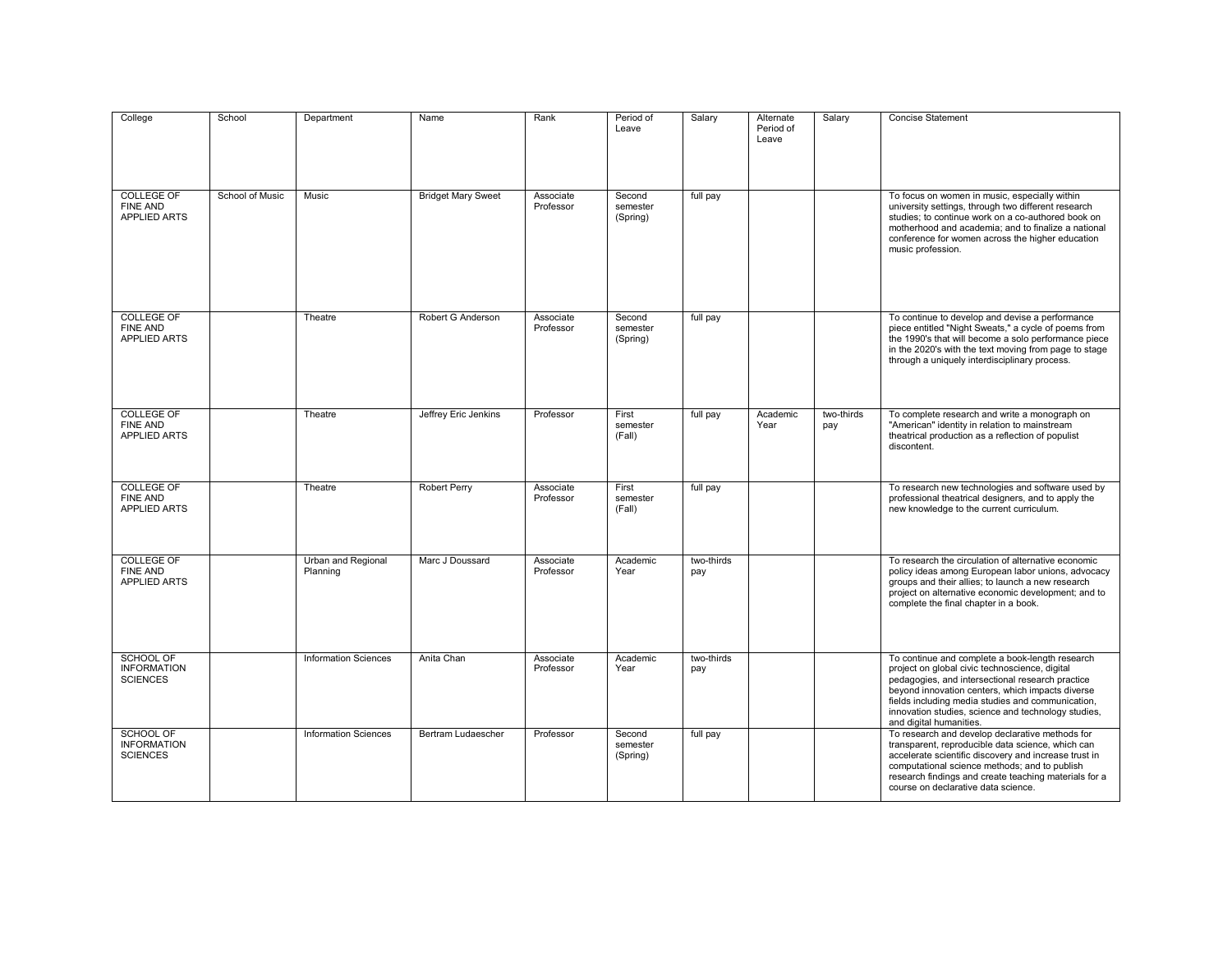| College<br>SCHOOL OF                                      | School | Department<br><b>Information Sciences</b> | Name<br><b>Bonnie Mak</b> | Rank<br>Associate      | Period of<br>Leave<br>Second   | Salary<br>full pay | Alternate<br>Period of<br>Leave | Salary   | <b>Concise Statement</b><br>To develop a draft for a book project that examines                                                                                                                                                                                                                |
|-----------------------------------------------------------|--------|-------------------------------------------|---------------------------|------------------------|--------------------------------|--------------------|---------------------------------|----------|------------------------------------------------------------------------------------------------------------------------------------------------------------------------------------------------------------------------------------------------------------------------------------------------|
| <b>INFORMATION</b><br><b>SCIENCES</b>                     |        |                                           |                           | Professor              | semester<br>(Spring)           |                    |                                 |          | why we assume information or data should take<br>particular visual forms, such as statistics or graphs<br>rather than words, and why we assign those forms a<br>self-evident explanatory power.                                                                                                |
| SCHOOL OF<br><b>INFORMATION</b><br><b>SCIENCES</b>        |        | <b>Information Sciences</b>               | Victoria Stodden          | Associate<br>Professor | First<br>semester<br>(Fall)    | full pay           | Second<br>semester<br>(Spring)  | full pay | To write a comprehensive academic book on<br>research reproducibility, especially including<br>computational and digital aspects, likely to become<br>the first foundational text for the subject.                                                                                             |
| <b>SCHOOL OF</b><br><b>INFORMATION</b><br><b>SCIENCES</b> |        | <b>Information Sciences</b>               | Vetle Ingvald Torvik      | Associate<br>Professor | Academic<br>Year               | two-thirds<br>pay  |                                 |          | To study factors that influence the outcome of<br>hypothesis testing in biomedical science using large-<br>scale bibliometric data, improving contributions to<br>data science education by making information<br>processing and modeling applicable to modern-day,<br>large-scale challenges. |
| <b>COLLEGE OF</b><br>LAW                                  |        | Law                                       | Amitai Aviram             | Professor              | Second<br>semester<br>(Spring) | full pay           |                                 |          | To research and develop evolutionary (competition-<br>centered) models that explain change in corporate<br>law over time, resulting in one or more journal<br>articles.                                                                                                                        |
| <b>COLLEGE OF</b><br>LAW                                  |        | Law                                       | Colleen Murphy            | Professor              | Academic<br>Year               | two-thirds<br>pay  | First<br>semester<br>(Fall)     | full pay | To analyze principled compromises in politics,<br>articulating when a compromise in dealing with<br>historic injustice is morally justifiable and not just a<br>product of power differences or pragmatic<br>constraints; and to complete a draft of a book<br>manuscript.                     |
| <b>COLLEGE OF</b><br>LAW                                  |        | Law                                       | <b>Verity Winship</b>     | Professor              | Second<br>semester<br>(Spring) | full pay           |                                 |          | To analyze data about changes in corporate bylaws<br>and charters; and to write several papers about<br>innovation in the legal structure of corporations.                                                                                                                                     |
| <b>COLLEGE OF</b><br><b>LIBERAL ARTS</b><br>AND SCIENCES  |        | Anthropology                              | Jessica R Greenberg       | Associate<br>Professor | Second<br>semester<br>(Spring) | full pay           |                                 |          | To complete the last stages of field-based research<br>on legal anthropology and the ethnography of<br>international human rights institutions; and to make<br>significant progress on a book draft offering scholarly<br>and practical insights on the topic.                                 |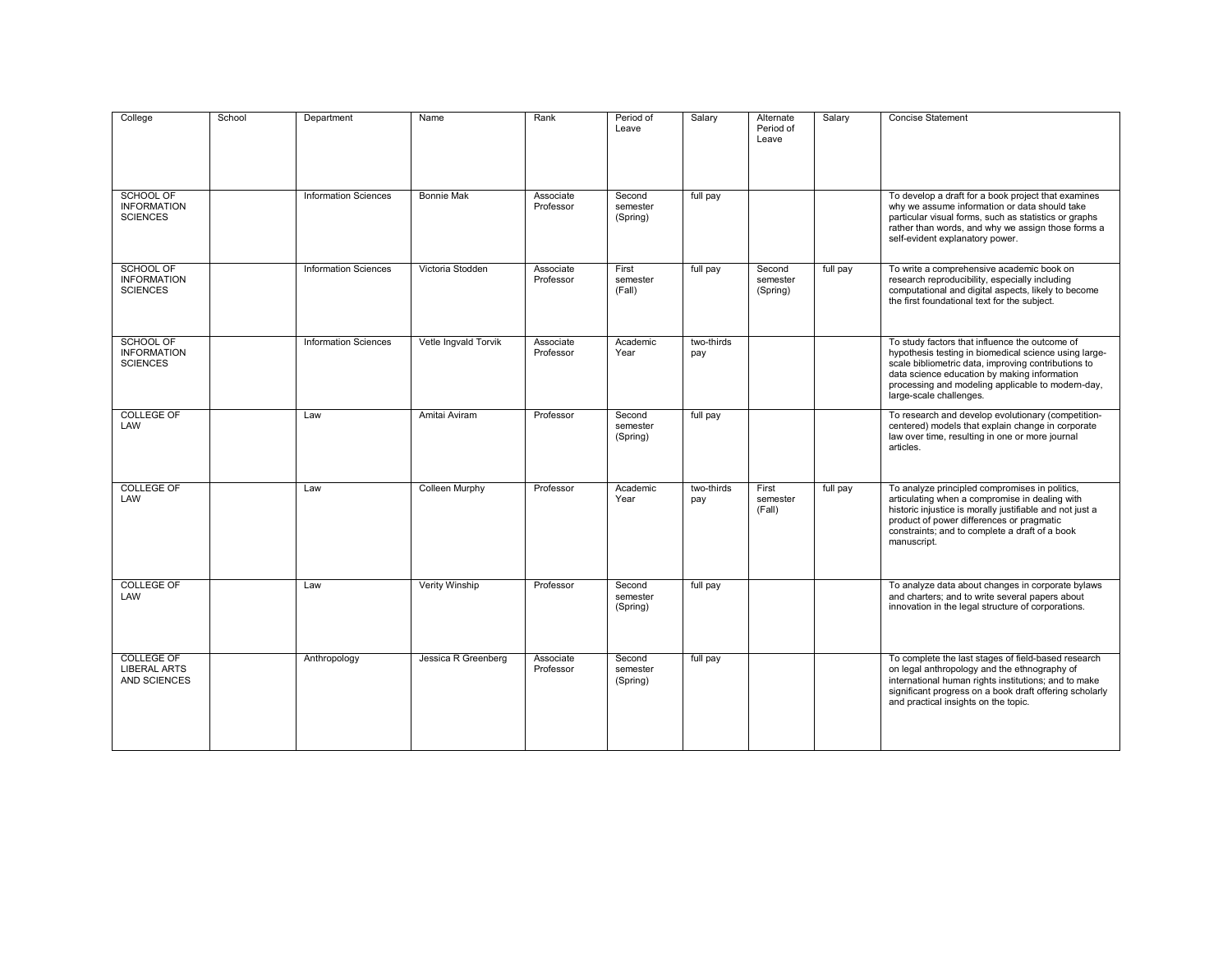| College                                                         | School                            | Department   | Name                      | Rank      | Period of<br>Leave             | Salary            | Alternate<br>Period of<br>Leave | Salary | <b>Concise Statement</b>                                                                                                                                                                                                                                                                                          |
|-----------------------------------------------------------------|-----------------------------------|--------------|---------------------------|-----------|--------------------------------|-------------------|---------------------------------|--------|-------------------------------------------------------------------------------------------------------------------------------------------------------------------------------------------------------------------------------------------------------------------------------------------------------------------|
| <b>COLLEGE OF</b><br><b>LIBERAL ARTS</b><br><b>AND SCIENCES</b> |                                   | Anthropology | Lyle W Konigsberg         | Professor | Second<br>semester<br>(Spring) | full pay          |                                 |        | To complete a book on quantitative methods in<br>archaeology and biological anthropology,<br>incorporating new methods that employ non-<br>proprietory software which will enable broad access<br>to researchers at both the student and professional<br>levels.                                                  |
| <b>COLLEGE OF</b><br><b>LIBERAL ARTS</b><br><b>AND SCIENCES</b> |                                   | Anthropology | Lisa J Lucero             | Professor | Second<br>semester<br>(Spring) | full pay          |                                 |        | To write a book that weaves past and present stories<br>told by Maya peoples to reveal insights related to how<br>they have lived sustainably for more than four<br>thousand years that are relevant today.                                                                                                       |
| <b>COLLEGE OF</b><br><b>LIBERAL ARTS</b><br><b>AND SCIENCES</b> |                                   | Anthropology | Helaine I Silverman       | Professor | First<br>semester<br>(Fall)    | full pay          |                                 |        | To study how cultural and historical resources in<br>downstate Illinois communities, when themed into<br>heritage trails that link towns, can improve local<br>economies by attracting tourism and promoting social<br>development; and to disseminate this research<br>through local relations and publications. |
| <b>COLLEGE OF</b><br><b>LIBERAL ARTS</b><br>AND SCIENCES        |                                   | Astronomy    | <b>Brian David Fields</b> | Professor | Academic<br>Year               | two-thirds<br>pay |                                 |        | To conduct research and prepare publications in<br>theoretical astrophysics, particularly focusing on the<br>interpretation and implications of recent data showing<br>that a supernova explosion occurred near the Earth<br>three million years ago.                                                             |
| <b>COLLEGE OF</b><br><b>LIBERAL ARTS</b><br>AND SCIENCES        | School of<br>Chemical<br>Sciences | Chemistry    | Andrew A Gewirth          | Professor | Second<br>semester<br>(Spring) | full pay          |                                 |        | To examine aspects of the chemistry associated with<br>advanced batteries, enabling development of new<br>chemistries that may increase battery capacity,<br>safety, and stability.                                                                                                                               |
| <b>COLLEGE OF</b><br><b>LIBERAL ARTS</b><br>AND SCIENCES        | School of<br>Chemical<br>Sciences | Chemistry    | Martin H W Gruebele       | Professor | First<br>semester<br>(Fall)    | full pay          |                                 |        | To research in-cell Terahertz microscopy and<br>simulations, leading to scientific publications; and to<br>work on a book on physics-chemical transport,<br>providing new instructional materials at an advanced<br>undergraduate level.                                                                          |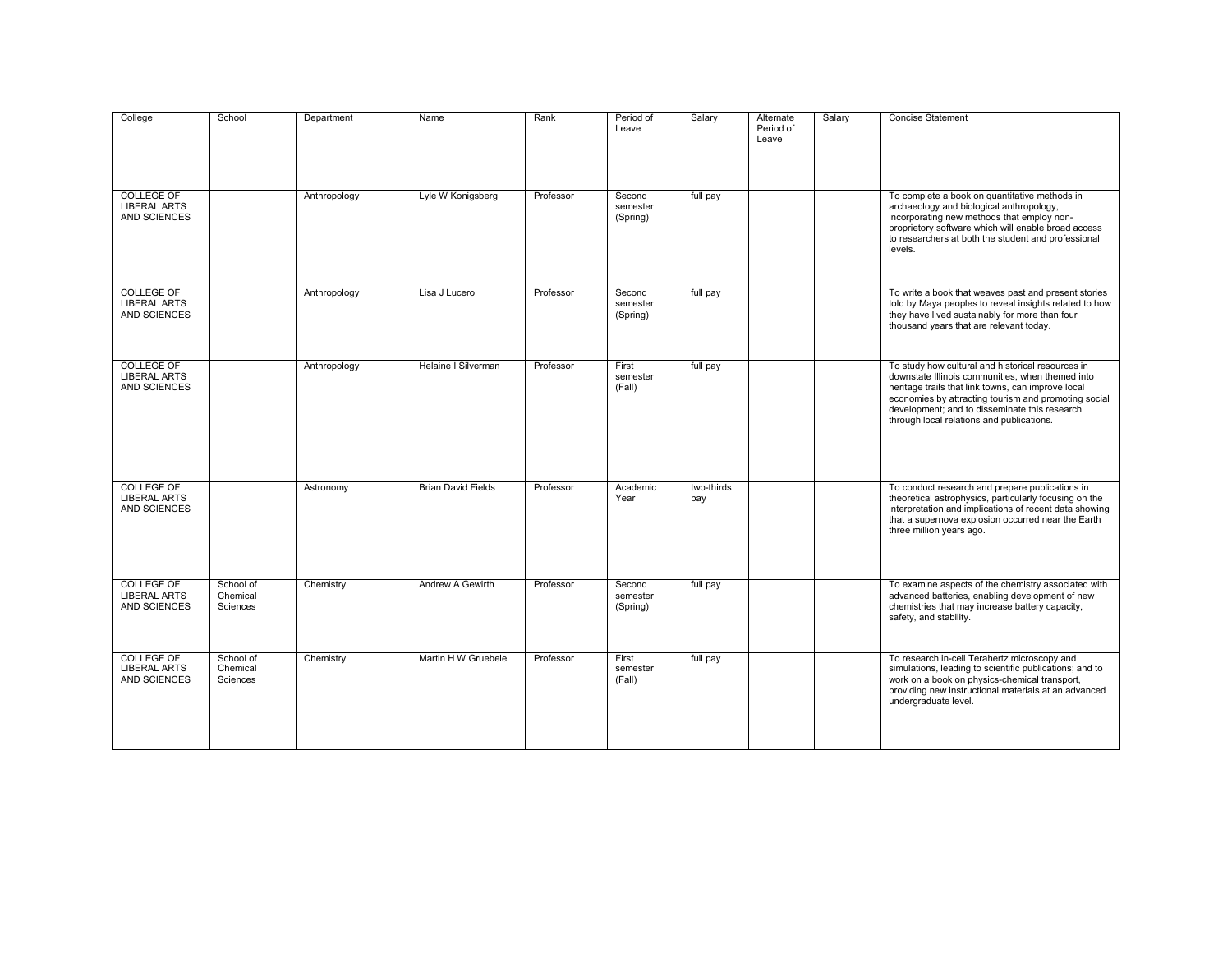| College                                                         | School                                          | Department                                         | Name                                   | Rank                   | Period of<br>Leave             | Salary            | Alternate<br>Period of<br>Leave | Salary          | <b>Concise Statement</b>                                                                                                                                                                                                                                                                         |
|-----------------------------------------------------------------|-------------------------------------------------|----------------------------------------------------|----------------------------------------|------------------------|--------------------------------|-------------------|---------------------------------|-----------------|--------------------------------------------------------------------------------------------------------------------------------------------------------------------------------------------------------------------------------------------------------------------------------------------------|
| COLLEGE OF<br><b>LIBERAL ARTS</b><br><b>AND SCIENCES</b>        |                                                 | Communication                                      | Cabral Aziza Bigman-<br>Galimore       | Associate<br>Professor | Academic<br>Year               | one-half<br>pay   |                                 |                 | To learn and apply computational techniques that<br>enable innovative approaches to research on effects<br>of exposure to health- and risk-related information in<br>the public communication environment, and<br>especially in online communication contexts.                                   |
| <b>COLLEGE OF</b><br><b>LIBERAL ARTS</b><br>AND SCIENCES        |                                                 | Communication                                      | Leanne Knobloch                        | Professor              | First<br>semester<br>(Fall)    | full pay          |                                 |                 | To research the communication of military couples<br>across the deployment cycle, and to draft two journal<br>articles reporting the results.                                                                                                                                                    |
| <b>COLLEGE OF</b><br><b>LIBERAL ARTS</b><br>AND SCIENCES        |                                                 | Communication                                      | Michele E J Koven                      | Professor              | Academic<br>Year               | two-thirds<br>pay |                                 |                 | To research and write articles on two topics: first, how<br>language is a critical resource in transnational<br>migration, and second, how collective memory is<br>constructed around the legacy of Aristides de Sousa<br>Mendes who saved over 30,000 lives during World<br>War II.             |
| <b>COLLEGE OF</b><br><b>LIBERAL ARTS</b><br>AND SCIENCES        | School of Earth,<br>Society, and<br>Environment | Geography and<br>Geographic Information<br>Science | Julie L Cidell                         | Professor              | Second<br>semester<br>(Spring) | full pay          | Academic<br>Year                | one-half<br>pay | To write a book that is a historical geography of the<br>Des Plaines-Kankakee river confluence as a local<br>space of distribution with global significance.                                                                                                                                     |
| <b>COLLEGE OF</b><br><b>LIBERAL ARTS</b><br>AND SCIENCES        | School of Earth.<br>Society, and<br>Environment | Geography and<br>Geographic Information<br>Science | Murugesu Sivapalan                     | Professor              | First<br>semester<br>(Fall)    | full pay          |                                 |                 | To research, assemble, and synthesize material, in<br>collaboration with two co-authors, and to complete<br>writing of the last five chapters of a modern textbook<br>on Catchment Hydrology that is organized around<br>time and space scales.                                                  |
| COLLEGE OF<br><b>LIBERAL ARTS</b><br><b>AND SCIENCES</b>        |                                                 | English                                            | Anustup Basu                           | Associate<br>Professor | First<br>semester<br>(Fall)    | full pay          |                                 |                 | To complete a book on Bombay and Bengal film<br>(1956-62) in relation to Indian nationalism; and to<br>research contemporary digital imaging in cinema in<br>relation to politics, art, and religiosity for another book<br>and a graduate seminar.                                              |
| <b>COLLEGE OF</b><br><b>LIBERAL ARTS</b><br>AND SCIENCES        |                                                 | English                                            | Manisha Basu                           | Associate<br>Professor | First<br>semester<br>(Fall)    | full pay          |                                 |                 | To continue research on changing perceptions of<br>reality brought about by the influence of digitization<br>and cybernetics in contemporary India; and to write a<br>monograph analyzing how such changing<br>perceptions impact transforming understandings of<br>national and imperial power. |
| <b>COLLEGE OF</b><br><b>LIBERAL ARTS</b><br><b>AND SCIENCES</b> |                                                 | English                                            | <b>Christopher Charles</b><br>Freeburg | Professor              | First<br>semester<br>(Fall)    | full pay          |                                 |                 | To write a book focused on the idea of Black Culture.<br>telling a story about how African Americans became<br>a "We"/"Us" through their vernacular expression and<br>how this culture forged pathways in the U.S. from the<br>Middle Passage to the present.                                    |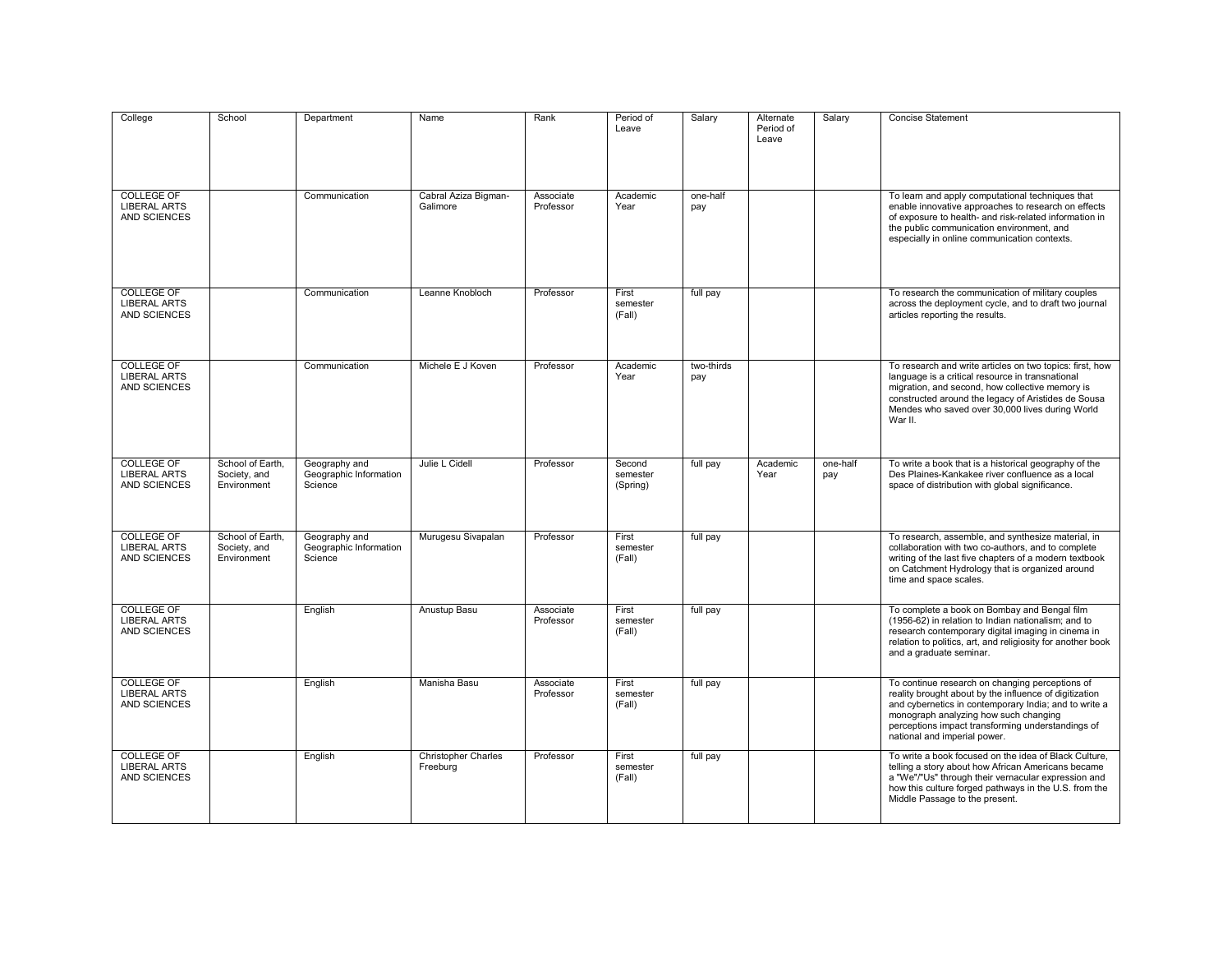| College                                                         | School | Department                           | Name                           | Rank                   | Period of<br>Leave             | Salary          | Alternate<br>Period of<br>Leave | Salary | <b>Concise Statement</b>                                                                                                                                                                                                                                                                                                       |
|-----------------------------------------------------------------|--------|--------------------------------------|--------------------------------|------------------------|--------------------------------|-----------------|---------------------------------|--------|--------------------------------------------------------------------------------------------------------------------------------------------------------------------------------------------------------------------------------------------------------------------------------------------------------------------------------|
| <b>COLLEGE OF</b><br><b>LIBERAL ARTS</b><br><b>AND SCIENCES</b> |        | English                              | Janice Harrington              | Professor              | Second<br>semester<br>(Spring) | full pay        |                                 |        | To write a new book of poetry about space and place<br>as catalysts for African American identity in the<br>Midwest.                                                                                                                                                                                                           |
| <b>COLLEGE OF</b><br><b>LIBERAL ARTS</b><br><b>AND SCIENCES</b> |        | English                              | <b>Anthony Pollock</b>         | Associate<br>Professor | Academic<br>Year               | one-half<br>pay |                                 |        | To research theories and practices of sustainability in<br>eighteenth-century culture, which impacts the fields of<br>environmental humanities and Anthropocene studies;<br>and to complete a book manuscript on this subject.                                                                                                 |
| <b>COLLEGE OF</b><br><b>LIBERAL ARTS</b><br>AND SCIENCES        |        | English                              | Alexander M Shakar             | Associate<br>Professor | Second<br>semester<br>(Spring) | one-half<br>pay |                                 |        | To complete for publication a novel contributing to<br>current literary discussions about cultural divides,<br>cultural appropriation, and the tensions between<br>pluribus and unum in American history and present-<br>day America.                                                                                          |
| <b>COLLEGE OF</b><br><b>LIBERAL ARTS</b><br><b>AND SCIENCES</b> |        | Gender and Women's<br><b>Studies</b> | <b>Toby Cason</b><br>Beauchamp | Associate<br>Professor | First<br>semester<br>(Fall)    | full pay        |                                 |        | To do initial research and early drafting for the first<br>chapter of a new book project on the gendered and<br>racial politics of the U.S. National Scenic Trails<br>system; to complete a new journal article; and to read<br>broadly in the fields of environmental humanities and<br>ecofeminism.                          |
| <b>COLLEGE OF</b><br><b>LIBERAL ARTS</b><br><b>AND SCIENCES</b> |        | History                              | Eugene Michael<br>Avrutin      | Professor              | Second<br>semester<br>(Spring) | full pay        |                                 |        | To continue research for and complete two book<br>projects, one focused on racism in Russian history,<br>and the other explores the long history of pogrom<br>violence in the East European borderlands.                                                                                                                       |
| <b>COLLEGE OF</b><br><b>LIBERAL ARTS</b><br>AND SCIENCES        |        | History                              | Augusto F Espiritu             | Associate<br>Professor | Second<br>semester<br>(Spring) | full pay        |                                 |        | To research the discourse of Hispanism in Latin<br>America and the Pacific Islands which will result in a<br>fuller sense of how Latino and Pacific peoples utilized<br>"Spanish civilization" to resist the debilitating cultural<br>impact of Americanization and U.S. neocolonialism,<br>in preparation for writing a book. |
| <b>COLLEGE OF</b><br><b>LIBERAL ARTS</b><br>AND SCIENCES        |        | History                              | Leslie Jean Reagan             | Professor              | Second<br>semester<br>(Spring) | full pay        |                                 |        | To complete research and writing of a book that will<br>be the first book to analyze how the health effects of<br>the US defoliation program during the war catalyzed<br>national and transnational social movements, art, and<br>memorials, which both remembered and erased the<br>war.                                      |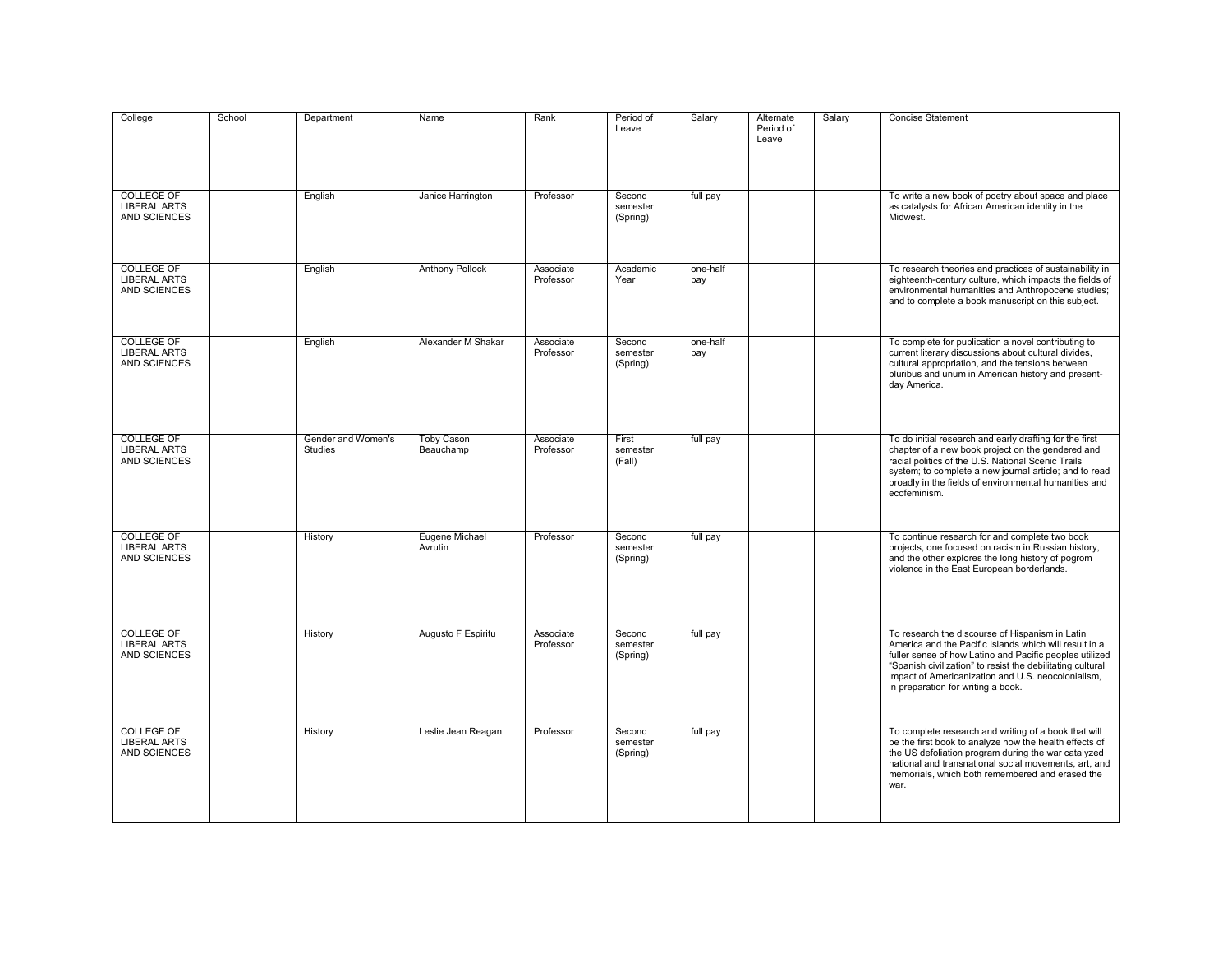| College                                                         | School                                                    | Department                          | Name                   | Rank                   | Period of<br>Leave             | Salary            | Alternate<br>Period of<br>Leave | Salary   | <b>Concise Statement</b>                                                                                                                                                                                                                                                                  |
|-----------------------------------------------------------------|-----------------------------------------------------------|-------------------------------------|------------------------|------------------------|--------------------------------|-------------------|---------------------------------|----------|-------------------------------------------------------------------------------------------------------------------------------------------------------------------------------------------------------------------------------------------------------------------------------------------|
| <b>COLLEGE OF</b><br><b>LIBERAL ARTS</b><br>AND SCIENCES        | School of<br>Integrative<br>Biology                       | Entomology                          | <b>Brian F Allan</b>   | Associate<br>Professor | Academic<br>Year               | two-thirds<br>pay |                                 |          | To research the use of unmanned aerial vehicles and<br>artificial intelligence systems in surveillance of<br>wildlife, which benefits conservation efforts; and to<br>complete multiple publications related to the<br>development of these technologies for conservation<br>biology.     |
| <b>COLLEGE OF</b><br><b>LIBERAL ARTS</b><br>AND SCIENCES        | School of<br>Integrative<br>Biology                       | Evolution, Ecology, and<br>Behavior | Carla E Caceres        | Professor              | Second<br>semester<br>(Spring) | full pay          |                                 |          | To continue research on integrating the physiology of<br>the Daphnia immune system with the ecological and<br>evolutionary drivers of disease.                                                                                                                                            |
| <b>COLLEGE OF</b><br><b>LIBERAL ARTS</b><br>AND SCIENCES        | School of<br>Integrative<br>Biology                       | Evolution, Ecology, and<br>Behavior | Mark Erno Hauber       | Professor              | Second<br>semester<br>(Spring) | one-half<br>pay   |                                 |          | To research and test the novel hypothesis that hosts'<br>ability to recognize and reject parasitic eggs is<br>mediated by hormonal mechanisms involved in<br>aggression and parental care; and to publish results<br>in peer-reviewed journals.                                           |
| COLLEGE OF<br><b>LIBERAL ARTS</b><br><b>AND SCIENCES</b>        | School of<br>Integrative<br>Biology                       | <b>Plant Biology</b>                | James Patrick O'Dwyer  | Associate<br>Professor | Academic<br>Year               | one-half<br>pay   |                                 |          | To identify new links between ecology, economics,<br>anthropology, and organizational studies and to lay<br>concrete groundwork for this overarching by focusing<br>on a specific topic: understanding commonalities and<br>consequences of cooperation and the exchange of<br>resources. |
| <b>COLLEGE OF</b><br><b>LIBERAL ARTS</b><br><b>AND SCIENCES</b> |                                                           | Latina/Latino Studies               | Lisa Marie Cacho       | Associate<br>Professor | First<br>semester<br>(Fall)    | full pay          | Second<br>semester<br>(Spring)  | full pay | To research police shootings of Black, Latina/o/x,<br>Asian, and Indigenous people, which impacts all<br>communities of all colors nationwide: and to work on<br>publishing this research as a book.                                                                                      |
| <b>COLLEGE OF</b><br><b>LIBERAL ARTS</b><br>AND SCIENCES        | School of<br>Literatures.<br>Cultures, and<br>Linguistics | French and Italian                  | <b>Francois Proulx</b> | Associate<br>Professor | First<br>semester<br>(Fall)    | full pay          |                                 |          | To research and write two chapters for a second<br>book project about the French writer Marcel Proust's<br>use of codes in his manuscript, letters and drawings.                                                                                                                          |
| COLLEGE OF<br><b>LIBERAL ARTS</b><br>AND SCIENCES               | School of<br>Literatures.<br>Cultures, and<br>Linguistics | Linguistics                         | Rakesh Mohan Bhatt     | Professor              | Second<br>semester<br>(Spring) | full pay          |                                 |          | To finish a book project bringing together the various<br>formal and functional strands of work done over the<br>last couple of decades on code-switching to present a<br>unified framework for understanding the linguistic<br>magic of multilingualism.                                 |
| <b>COLLEGE OF</b><br><b>LIBERAL ARTS</b><br>AND SCIENCES        | School of<br>Literatures.<br>Cultures, and<br>Linguistics | Slavic Languages and<br>Literatures | Valeria Sobol          | Associate<br>Professor | Second<br>semester<br>(Spring) | full pay          |                                 |          | To work on an article on hysteria in late nineteenth-<br>century Russian medicine and literature; and to begin<br>research for a new book project on theories of race in<br>Russian literature and journalism in the second half of<br>the nineteenth century.                            |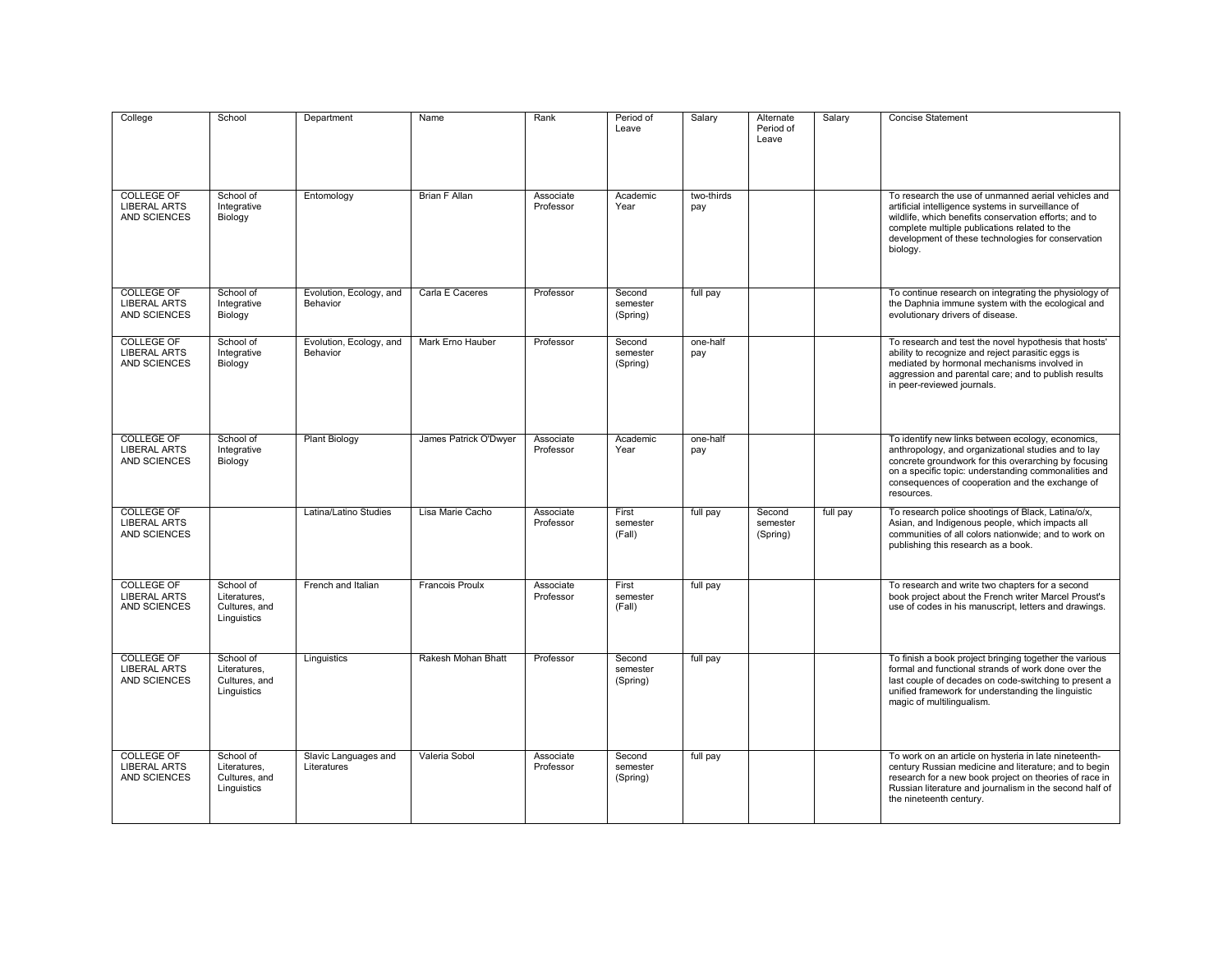| College                                                  | School                                                    | Department                | Name                   | Rank                   | Period of<br>Leave             | Salary   | Alternate<br>Period of<br>Leave | Salary          | <b>Concise Statement</b>                                                                                                                                                                                                                         |
|----------------------------------------------------------|-----------------------------------------------------------|---------------------------|------------------------|------------------------|--------------------------------|----------|---------------------------------|-----------------|--------------------------------------------------------------------------------------------------------------------------------------------------------------------------------------------------------------------------------------------------|
| <b>COLLEGE OF</b><br><b>LIBERAL ARTS</b><br>AND SCIENCES | School of<br>Literatures,<br>Cultures, and<br>Linguistics | Spanish and<br>Portuguese | Melissa A Bowles       | Associate<br>Professor | Second<br>semester<br>(Spring) | full pay |                                 |                 |                                                                                                                                                                                                                                                  |
| <b>COLLEGE OF</b><br><b>LIBERAL ARTS</b><br>AND SCIENCES | School of<br>Literatures,<br>Cultures, and<br>Linguistics | Spanish and<br>Portuguese | Silvina Andrea Montrul | Professor              | First<br>semester<br>(Fall)    | full pay |                                 |                 |                                                                                                                                                                                                                                                  |
| <b>COLLEGE OF</b><br><b>LIBERAL ARTS</b><br>AND SCIENCES |                                                           | Mathematics               | Jozsef Balog           | Professor              | First<br>semester<br>(Fall)    | full pay |                                 |                 | To further develop the container method, focusing on<br>particular applications; and to complete several high<br>quality papers and to present at academic<br>conferences.                                                                       |
| <b>COLLEGE OF</b><br><b>LIBERAL ARTS</b><br>AND SCIENCES |                                                           | Mathematics               | Nathan M Dunfield      | Professor              | First<br>semester<br>(Fall)    | full pay | Academic<br>Year                | one-half<br>pay | To continue study of the topology and geometry of 3-<br>dimensional manifolds, particularly focusing on<br>exploring the interactions between topology/geometry<br>and other areas, such as number theory and<br>computer science.               |
| <b>COLLEGE OF</b><br><b>LIBERAL ARTS</b><br>AND SCIENCES |                                                           | <b>Mathematics</b>        | Sankar P Dutta         | Professor              | First<br>semester<br>(Fall)    | full pay |                                 |                 | To conduct research and make progress on two sets<br>of outstanding homological questions or conjectures<br>in commutative algebra and algebraic geometry.                                                                                       |
| <b>COLLEGE OF</b><br><b>LIBERAL ARTS</b><br>AND SCIENCES |                                                           | <b>Mathematics</b>        | Aimo H J Hinkkanen     | Professor              | Second<br>semester<br>(Spring) | full pay |                                 |                 | To conduct research on Painlevé differential<br>equations, with particular emphasis on the asymptotic<br>behavior of their solutions.                                                                                                            |
| <b>COLLEGE OF</b><br><b>LIBERAL ARTS</b><br>AND SCIENCES |                                                           | Mathematics               | Igor G Nikolaev        | Professor              | First<br>semester<br>(Fall)    | full pay |                                 |                 | To study a new curvature condition for metric spaces<br>with intrinsic metric, which is expected to produce<br>new non-trivial classes of non-regular metric<br>generalizations of Riemannian and, more important,<br>non-Riemannian geometries. |
| <b>COLLEGE OF</b><br><b>LIBERAL ARTS</b><br>AND SCIENCES |                                                           | Mathematics               | Charles W Rezk         | Professor              | Second<br>semester<br>(Spring) | full pay |                                 |                 | To investigate properties of topological spaces by<br>means of invariants arising from the arithmetic<br>geometry of formal groups and elliptic curves.                                                                                          |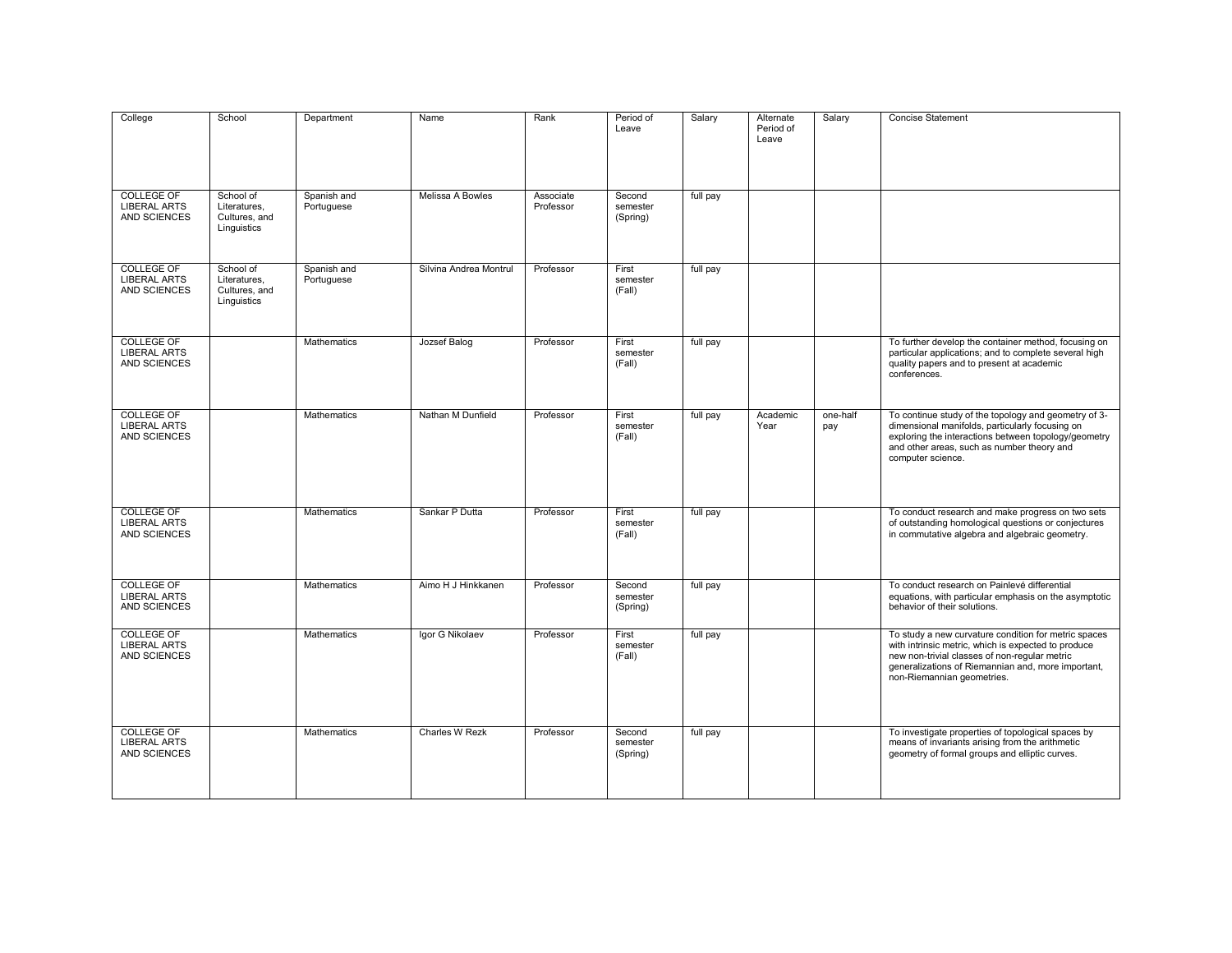| College                                                         | School                                         | Department                              | Name                   | Rank                   | Period of<br>Leave             | Salary   | Alternate<br>Period of<br>Leave | Salary | <b>Concise Statement</b>                                                                                                                                                                                                                                                                                     |
|-----------------------------------------------------------------|------------------------------------------------|-----------------------------------------|------------------------|------------------------|--------------------------------|----------|---------------------------------|--------|--------------------------------------------------------------------------------------------------------------------------------------------------------------------------------------------------------------------------------------------------------------------------------------------------------------|
| <b>COLLEGE OF</b><br><b>LIBERAL ARTS</b><br><b>AND SCIENCES</b> | School of<br>Molecular and<br>Cellular Biology | Cell and<br>Developmental Biology       | <b>Brian C Freeman</b> | Professor              | First<br>semester<br>(Fall)    | full pay |                                 |        | To focus on research to establish the role of Hsp90 in<br>late Ribosome maturation as an important therapeutic<br>cancer treatment, and to identify potential funding<br>sources.                                                                                                                            |
| <b>COLLEGE OF</b><br><b>LIBERAL ARTS</b><br><b>AND SCIENCES</b> | School of<br>Molecular and<br>Cellular Biology | Molecular and<br>Integrative Physiology | Hee Jung Chung         | Associate<br>Professor | First<br>semester<br>(Fall)    | full pay |                                 |        | To extend my research program on the pathogenic<br>mechanisms underlying epilepsy through studies of<br>KCNQ/Kv7 potassium channels and striatal-enriched<br>tyrosine phosphatase (STEP); to prepare and submit<br>manuscripts and grants based on the results; and to<br>learn new experimental techniques. |
| <b>COLLEGE OF</b><br><b>LIBERAL ARTS</b><br>AND SCIENCES        |                                                | <b>Political Science</b>                | Robert David Pahre     | Professor              | Second<br>semester<br>(Spring) | full pay |                                 |        | To finish research for and complete a book entitled<br>"Telling America's Stories: Politics of Interpretation in<br>the National Parks," which examines the politics<br>behind "interpretation" in the national park units from<br>the Mississippi River to the Rockies.                                     |
| <b>COLLEGE OF</b><br><b>LIBERAL ARTS</b><br>AND SCIENCES        |                                                | Psychology                              | Dolores Albarracin     | Professor              | Second<br>semester<br>(Spring) | full pay |                                 |        | To research societal changes in trust of science and<br>the Centers for Disease Control; and to explore the<br>ability of regional communities to self-organize to<br>curb the opioid epidemic, which will impact health and<br>social outcomes of the nation for the foreseeable<br>future.                 |
| <b>COLLEGE OF</b><br><b>LIBERAL ARTS</b><br><b>AND SCIENCES</b> |                                                | Psychology                              | Cynthia L Fisher       | Professor              | First<br>semester<br>(Fall)    | full pay |                                 |        | To investigate how children learn to interpret words<br>and sentences, through a combination of experiments<br>with young children and computational modeling; to<br>complete several journal articles now in preparation,<br>reporting the results of this work.                                            |
| COLLEGE OF<br><b>LIBERAL ARTS</b><br>AND SCIENCES               |                                                | Psychology                              | Wendy Heller           | Professor              | First<br>semester<br>(Fall)    | full pay |                                 |        | To develop and implement methods to assess<br>dynamic cognitive and affective processes involved in<br>an important and understudied aspect of anxiety,<br>"freezing", which may impact prevention of<br>psychological disorders such as anxiety and<br>depression.                                          |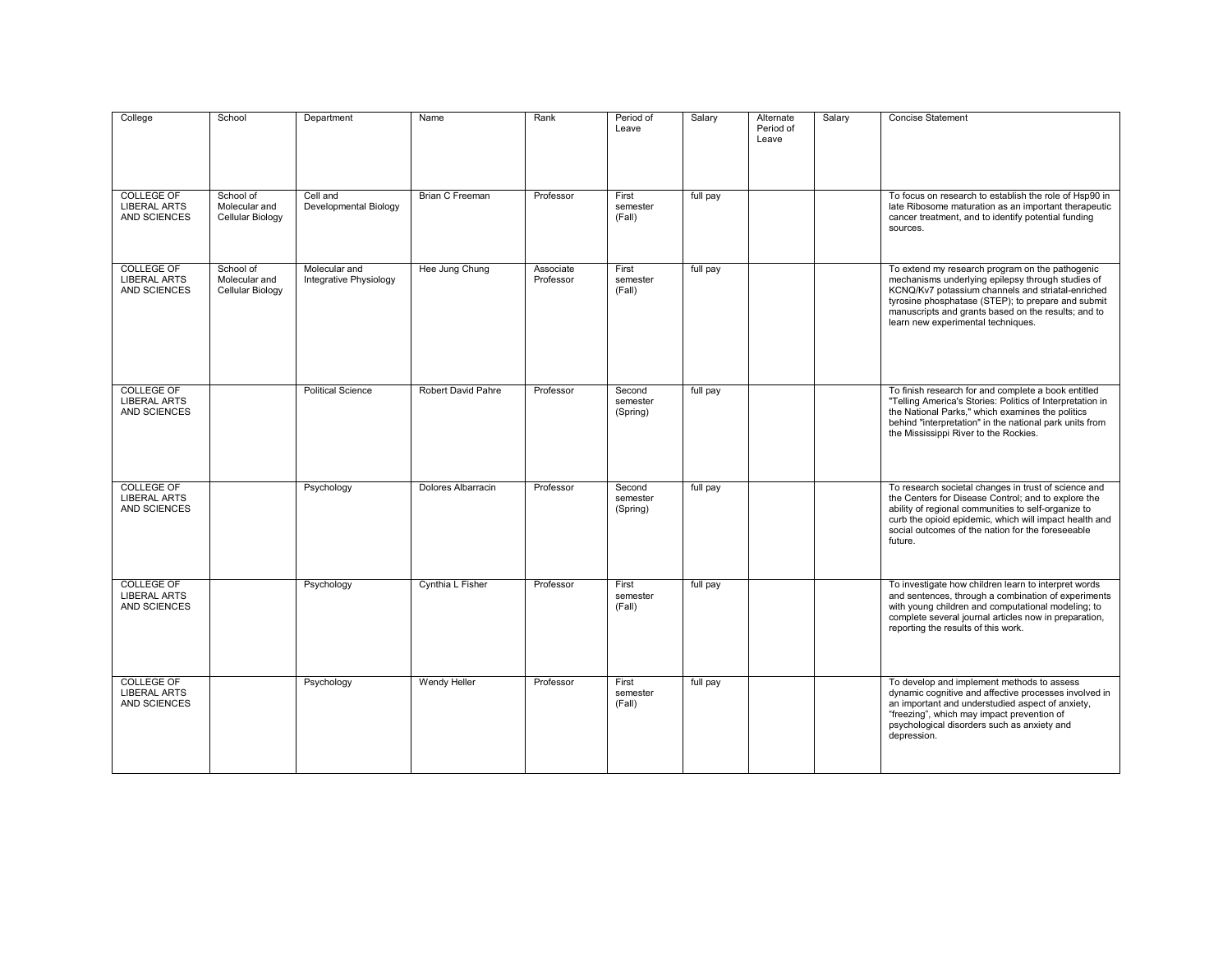| College                                                  | School | Department                         | Name                        | Rank                   | Period of<br>Leave             | Salary            | Alternate<br>Period of<br>Leave | Salary | <b>Concise Statement</b>                                                                                                                                                                                                                                                                                                                                  |
|----------------------------------------------------------|--------|------------------------------------|-----------------------------|------------------------|--------------------------------|-------------------|---------------------------------|--------|-----------------------------------------------------------------------------------------------------------------------------------------------------------------------------------------------------------------------------------------------------------------------------------------------------------------------------------------------------------|
| <b>COLLEGE OF</b><br><b>LIBERAL ARTS</b><br>AND SCIENCES |        | Sociology                          | Cynthia Buckley             | Professor              | Academic<br>Year               | two-thirds<br>pay |                                 |        | To research demographic change and security in<br>Eurasia; to complete a manuscript on the impacts of<br>demographic change in Central Asia states on<br>national and regional social stability; and to pursue<br>data analyses and preliminary publications for<br>MINERVA funded research on border stability and<br>state capacity in Central Eurasia. |
| <b>COLLEGE OF</b><br><b>MEDIA</b>                        |        | Advertising                        | Chang Dae Ham               | Associate<br>Professor | Second<br>semester<br>(Spring) | full pay          |                                 |        | To further develop research on advertising-related<br>behavioral tracking and privacy in the context of<br>digital literacy through international collaboration; and<br>to write external research grant applications, publish<br>results in major academic journals, and apply project<br>outcomes to the classroom.                                     |
| <b>COLLEGE OF</b><br><b>MEDIA</b>                        |        | Advertising                        | Kevin R Wise                | Professor              | Second<br>semester<br>(Spring) | full pay          |                                 |        | To research the various ways in which mobility<br>impacts the cognitive and emotional consequences of<br>media use; and to complete multiple manuscripts and<br>at least one federal grant application.                                                                                                                                                   |
| <b>COLLEGE OF</b><br><b>MEDIA</b>                        |        | Journalism                         | Brian K Johnson             | Professor              | First<br>semester<br>(Fall)    | full pay          |                                 |        | To research new reporting technologies and<br>methodologies for multimedia journalism, including<br>augmented reality, virtual reality, immersive video<br>and mixed reality, which will impact teaching and<br>creative works; and to complete a multi-volume<br>compendium of creative works.                                                           |
| <b>COLLEGE OF</b><br><b>MEDIA</b>                        |        | Media and Cinema<br><b>Studies</b> | James W Hay                 | Professor              | First<br>semester<br>(Fall)    | full pay          |                                 |        | To complete a book manuscript about the history of<br>the relation between Liberalism, Media, and the City<br>from the 19th century to the present.                                                                                                                                                                                                       |
| <b>UNIVERSITY</b><br><b>LIBRARY</b>                      |        | <b>University Library</b>          | Sarah Christine<br>Williams | Associate<br>Professor | $1/2$ year                     | full pay          |                                 |        | To explore the critical connections between open<br>access publishing and research data sharing in the<br>life sciences, especially from a land-grant<br>perspective, and to identify library services to<br>facilitate better publishing and data sharing practices.                                                                                     |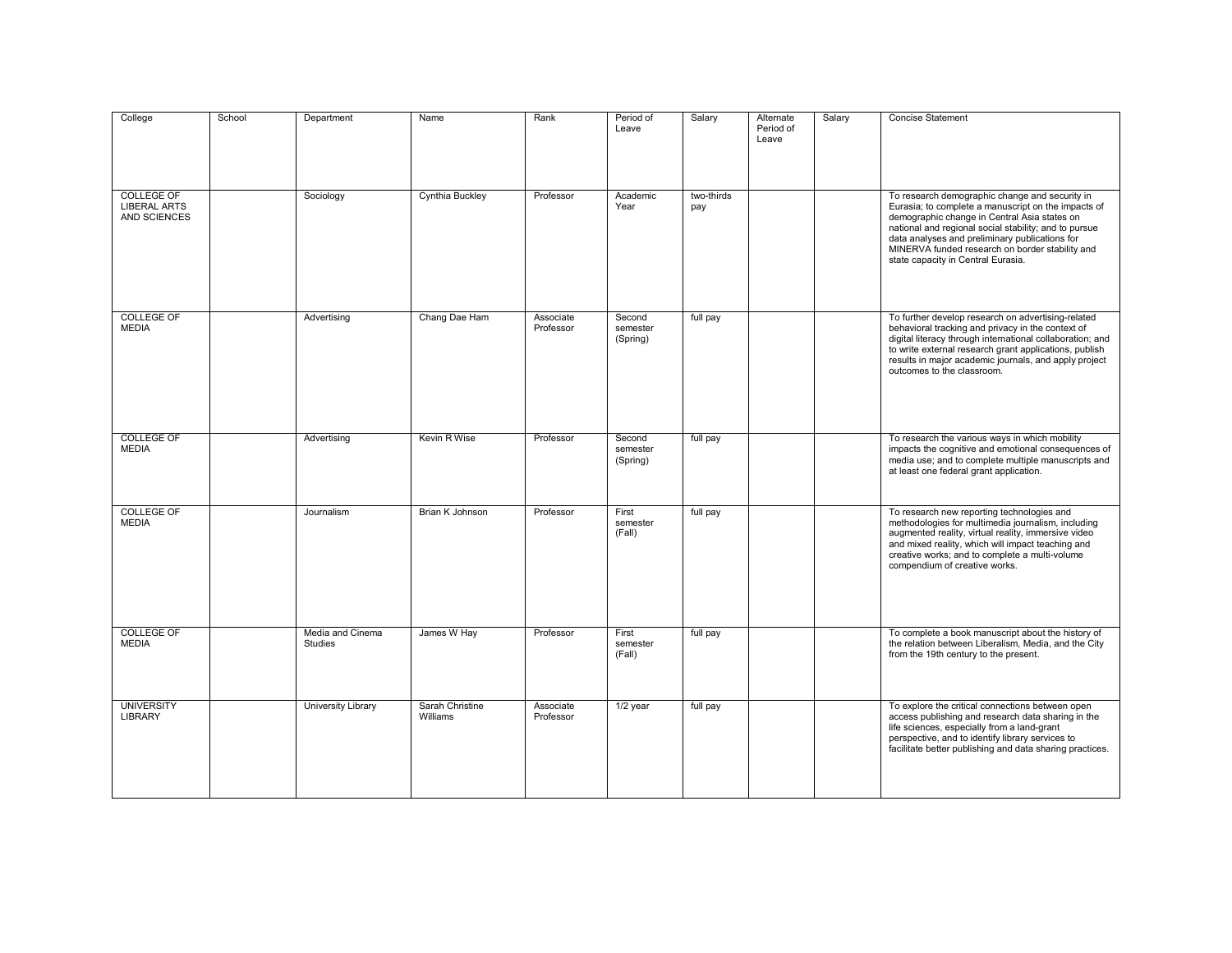## University of Illinois at Chicago Sabbatical Requests 2020-2021

| College                                                               | School                                                | Department               | Name                 | Rank                   | Period of<br>Leave                                             | Salary            | Alternate<br>Period of<br>Leave | Salary            | <b>Concise Statement</b>                                                                                                                                                                                                                                                         |
|-----------------------------------------------------------------------|-------------------------------------------------------|--------------------------|----------------------|------------------------|----------------------------------------------------------------|-------------------|---------------------------------|-------------------|----------------------------------------------------------------------------------------------------------------------------------------------------------------------------------------------------------------------------------------------------------------------------------|
| <b>COLLEGE OF</b><br><b>ARCHITECTURE</b><br>, DESIGN, AND<br>THE ARTS | School of Art &<br>Art History                        | <b>Art History</b>       | S Elise Archias      | Associate<br>Professor | Second<br>semester<br>(Spring) and<br>first semester<br>(Fall) | two-thirds<br>pay |                                 |                   | To complete a book about a white painter and a black<br>sculptor in America and the alternative history that<br>their stories tell about modern subjectivity circa 1960.                                                                                                         |
| <b>COLLEGE OF</b><br><b>ARCHITECTURE</b><br>DESIGN, AND<br>THE ARTS   | School of Art &<br>Art History                        | <b>Art History</b>       | <b>Martha Pollak</b> | Professor              | Second<br>semester<br>(Spring)                                 | full pay          |                                 |                   | To complete a full draft monograph based on recorded<br>research about residential architecture and the<br>decorative arts in Western Europe during the<br>seventeenth century.                                                                                                  |
| <b>COLLEGE OF</b><br><b>ARCHITECTURE</b><br>DESIGN, AND<br>THE ARTS   | School of Art &<br>Art History                        | <b>Art History</b>       | <b>Blake Stimson</b> | Professor              | First semester<br>(Fall)                                       | full pay          | Academi<br>c Year               | two-thirds<br>pay | To finish a book based on photographs taken in Italy,<br>Egypt, Ghana and Romania in the 1950s and 60s by<br>world-renowned photographer and filmmaker Paul<br>Strand.                                                                                                           |
| <b>COLLEGE OF</b><br><b>ARCHITECTURE</b><br>DESIGN, AND<br>THE ARTS   | School of Design<br>/ Department of<br>Graphic Design | <b>Graphic Design</b>    | John Henrie Fisher   | Associate<br>Professor | Second<br>semester<br>(Spring)                                 | full pay          |                                 |                   | To focus on developing new issue of the journal<br>Counter-Signals; and to expand, coordinate and<br>network circulation of various publishing activities.                                                                                                                       |
| <b>COLLEGE OF</b><br><b>ARCHITECTURE</b><br>DESIGN, AND<br>THE ARTS   | School of Design                                      | <b>Industrial Design</b> | Sung B Jang          | Associate<br>Professor | First semester<br>(Fall)                                       | full pay          |                                 |                   | To develop the next round of a modular series of<br>installations resulting from research on the harmonious<br>balance between clear structural functionality and<br>architectural expression; and to generate new works<br>and further extend networks in the U.S. and in Asia. |
| <b>COLLEGE OF</b><br><b>ENGINEERING</b>                               |                                                       | Bioengineering           | Yang Dai             | Associate<br>Professor | Second<br>semester<br>(Spring)                                 | full pay          |                                 |                   | To develop multi-omics computational models for<br>biomarker detection and systems-level understanding<br>of diseases; and to use the knowledge gained to<br>enhance graduate courses.                                                                                           |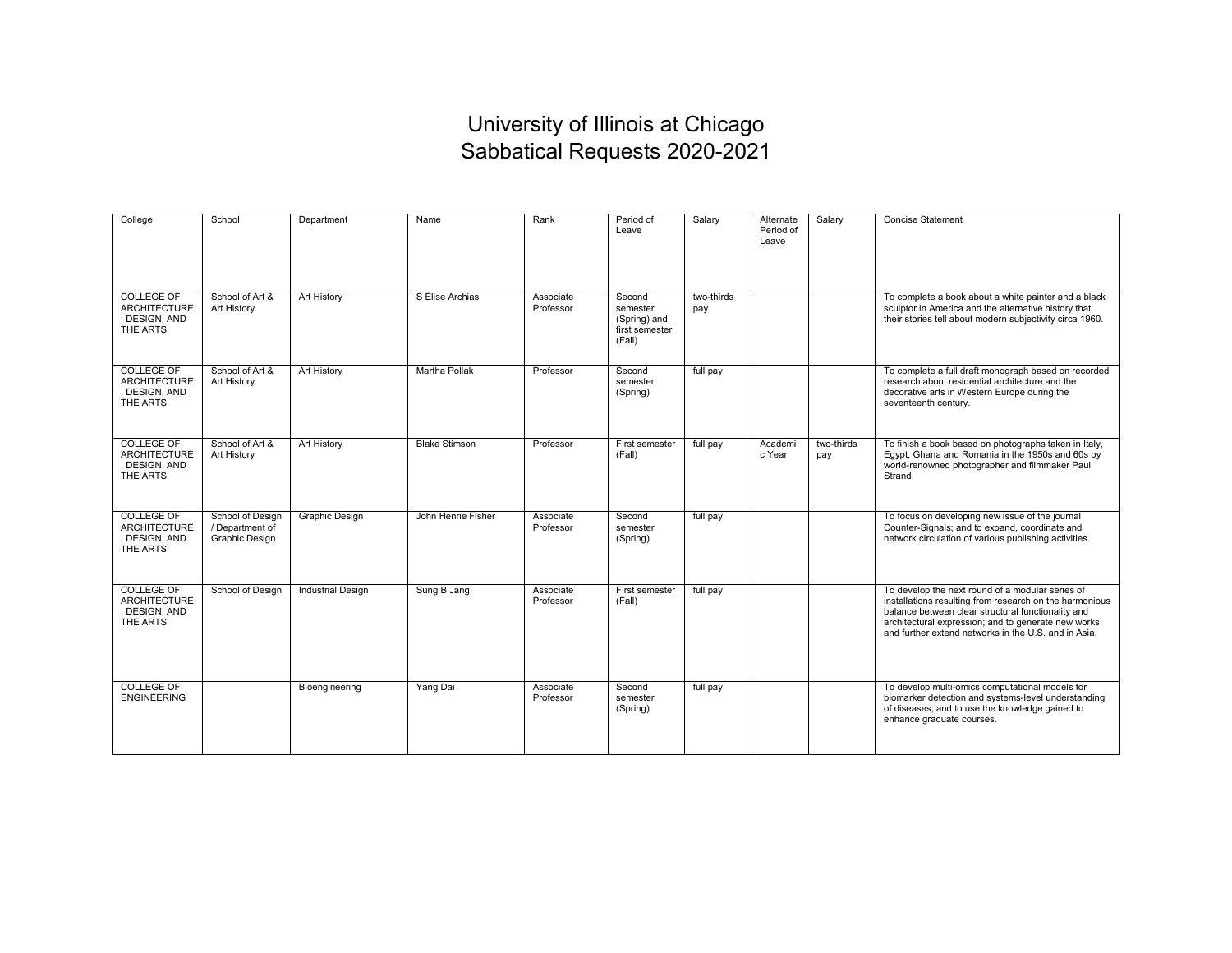| College                                                         | School | Department                                      | Name                        | Rank                   | Period of<br>Leave                                             | Salary            | Alternate<br>Period of<br>Leave | Salary            | <b>Concise Statement</b>                                                                                                                                                                                                                                                                                     |
|-----------------------------------------------------------------|--------|-------------------------------------------------|-----------------------------|------------------------|----------------------------------------------------------------|-------------------|---------------------------------|-------------------|--------------------------------------------------------------------------------------------------------------------------------------------------------------------------------------------------------------------------------------------------------------------------------------------------------------|
| <b>COLLEGE OF</b><br><b>ENGINEERING</b>                         |        | <b>Computer Science</b>                         | Bhaskar DasGupta            | Professor              | First semester<br>(Fall)                                       | two-thirds<br>pay | Second<br>semester<br>(Spring)  | two-thirds<br>pay | To study the application of advanced combinatorial<br>algorithmic techniques to solve computationally<br>challenging problems in network science and in<br>network biology to improve scientific understandings of<br>these areas.                                                                           |
| <b>COLLEGE OF</b><br><b>ENGINEERING</b>                         |        | <b>Computer Science</b>                         | Georgeta-Elisabeta<br>Marai | Associate<br>Professor | Second<br>semester<br>(Spring) and<br>first semester<br>(Fall) | one-half<br>pay   |                                 |                   | To research "Human-in-the-Loop" concepts in data<br>science, and related applications of visual computing<br>to explainable artificial intelligence; and to develop new<br>course materials and to establish new academic<br>collaborations.                                                                 |
| <b>COLLEGE OF</b><br><b>ENGINEERING</b>                         |        | Mechanical and<br>Industrial Engineering        | Constantine M<br>Megaridis  | Professor              | Academic<br>Year                                               | two-thirds<br>pay |                                 |                   | To expand field expertise beyond thermal-fluid<br>sciences; and to foster collaborations with scientists<br>across multi-disciplinary fields to secure grant support<br>for group research, to lead large-scale research<br>proposals, and to complete publications for submission<br>to technical journals. |
| <b>COLLEGE OF</b><br><b>ENGINEERING</b>                         |        | Mechanical and<br><b>Industrial Engineering</b> | Amin Salehi-Khojin          | Associate<br>Professor | Academic<br>Year                                               | two-thirds<br>pay |                                 |                   | To perform fundamental research on next generation<br>batteries for electric vehicle applications, which<br>represents a promising strategy to minimize the<br>dependence on fossil-fuels and to address the<br>concerns with climate change.                                                                |
| <b>COLLEGE OF</b><br><b>LIBERAL ARTS</b><br><b>AND SCIENCES</b> |        | Anthropology                                    | <b>Molly Doane</b>          | Associate<br>Professor | Academic<br>Year                                               | one-half<br>pay   | Second<br>semester<br>(Spring)  | full pay          | To work on a monograph focused on organic farming<br>and alternative markets in Wisconsin, exploring the<br>conflict inherent in many small farm operations<br>between the desire to live simply and close to the land<br>and the desire to succeed economically in a<br>competitive marketplace.            |
| COLLEGE OF<br><b>LIBERAL ARTS</b><br><b>AND SCIENCES</b>        |        | Anthropology                                    | John Monaghan               | Professor              | Second<br>semester<br>(Spring)                                 | full pay          |                                 |                   | To explore the Miztec tradition, the largest surviving<br>corpus of pre-Columbian manuscripts; and to produce<br>a monograph on ancient Mixtec writing, and to write<br>the introduction to a facsimile of a reconstructed<br>Mixtec codex.                                                                  |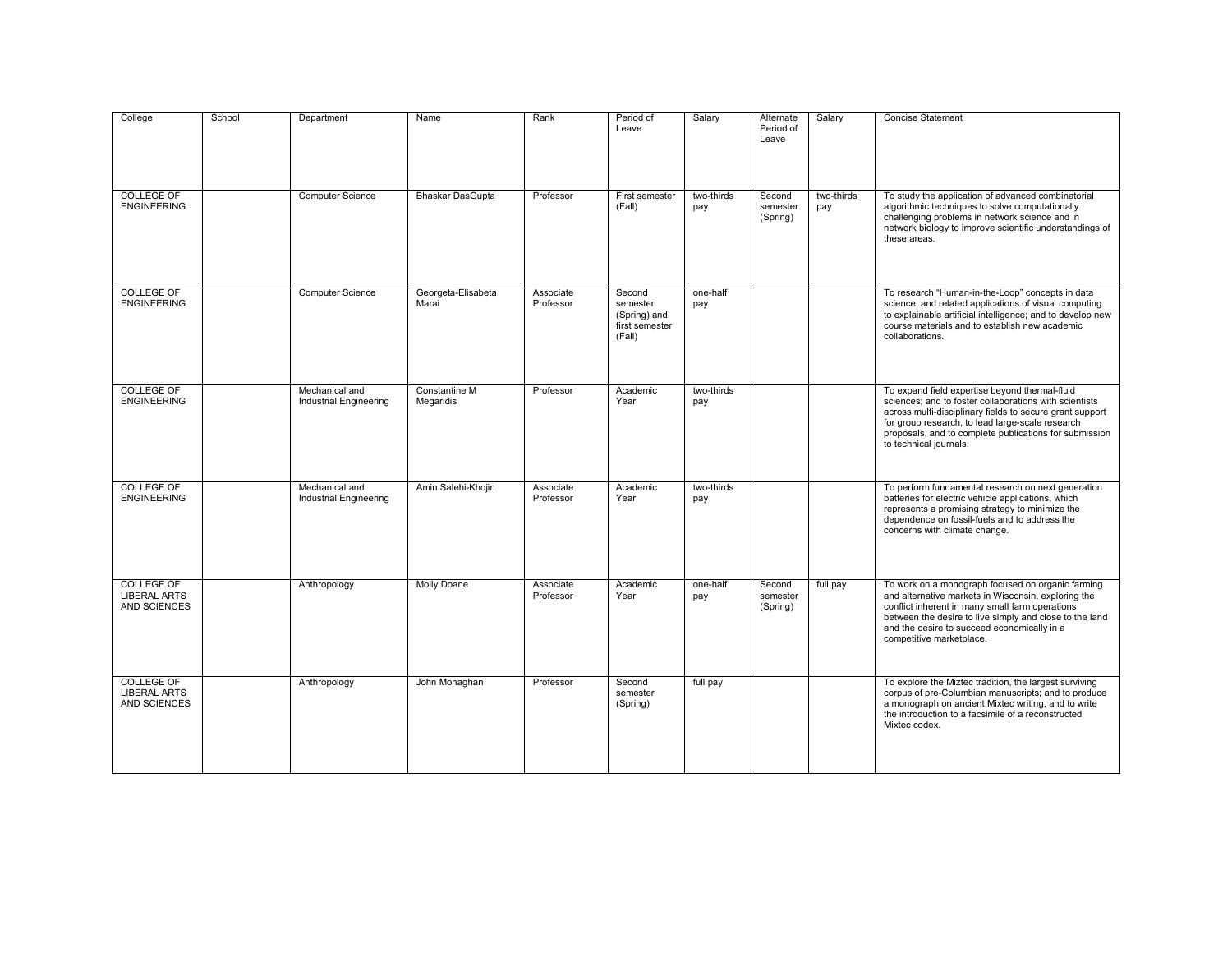| College                                                         | School | Department                 | Name                      | Rank                   | Period of<br>Leave             | Salary   | Alternate<br>Period of<br>Leave | Salary | <b>Concise Statement</b>                                                                                                                                                                                                                                                                               |
|-----------------------------------------------------------------|--------|----------------------------|---------------------------|------------------------|--------------------------------|----------|---------------------------------|--------|--------------------------------------------------------------------------------------------------------------------------------------------------------------------------------------------------------------------------------------------------------------------------------------------------------|
| <b>COLLEGE OF</b><br><b>LIBERAL ARTS</b><br>AND SCIENCES        |        | <b>Biological Sciences</b> | Chieh Chang               | Associate<br>Professor | First semester<br>(Fall)       | full pay |                                 |        | To learn new procedures and techniques, to gather<br>critical data, and to carry out research collaboration in<br>three labs, leading to joint applications for a Human<br>Frontier Science Program grant and academic<br>publications.                                                                |
| <b>COLLEGE OF</b><br><b>LIBERAL ARTS</b><br>AND SCIENCES        |        | <b>Biological Sciences</b> | Chiou-Fen Chuang          | Associate<br>Professor | First semester<br>(Fall)       | full pay |                                 |        | To collect time-lapse imaging data of protein trafficking<br>during early development of C. elegans embryos using<br>cutting-edge super-resolved fluorescence microscopy<br>technology that will conclude research projects; and to<br>produce publications.                                           |
| <b>COLLEGE OF</b><br><b>LIBERAL ARTS</b><br><b>AND SCIENCES</b> |        | <b>Biological Sciences</b> | Liang-Wei Gong            | Associate<br>Professor | Second<br>semester<br>(Spring) | full pay |                                 |        | To extend the impact of current research on single<br>neurons in culture through the use of brain slices<br>(neurons in tissues), which will allow for the<br>examination of effects of synaptic vesicle endocytosis<br>on properties of specific types of neurons.                                    |
| <b>COLLEGE OF</b><br><b>LIBERAL ARTS</b><br><b>AND SCIENCES</b> |        | <b>Biological Sciences</b> | Katherine Mary<br>Warpeha | Associate<br>Professor | First semester<br>(Fall)       | full pay |                                 |        | To investigate direct live-cell metabolism of<br>phenylalanine and deployment in cells in response to<br>environmental signals and development, and to detect<br>and track metabolites in actively developing tissue<br>which impacts plant cells (global change) and may<br>advance cancer treatment. |
| <b>COLLEGE OF</b><br><b>LIBERAL ARTS</b><br><b>AND SCIENCES</b> |        | <b>Biological Sciences</b> | David H. Wise             | Professor              | Second<br>semester<br>(Spring) | full pay |                                 |        | To research the behavior of mathematical models of<br>the dynamics of soil food webs, which will increase<br>understanding of the functioning of terrestrial<br>ecosystems; and to prepare manuscripts reporting this<br>research.                                                                     |
| <b>COLLEGE OF</b><br><b>LIBERAL ARTS</b><br>AND SCIENCES        |        | Communication              | Eulalia Puig Abril        | Associate<br>Professor | Second<br>semester<br>(Spring) | full pay |                                 |        | To examine cooking practices in Spain in the context<br>of media messages amplifying notions of highly varied<br>meals and an idealization of food-making from scratch.                                                                                                                                |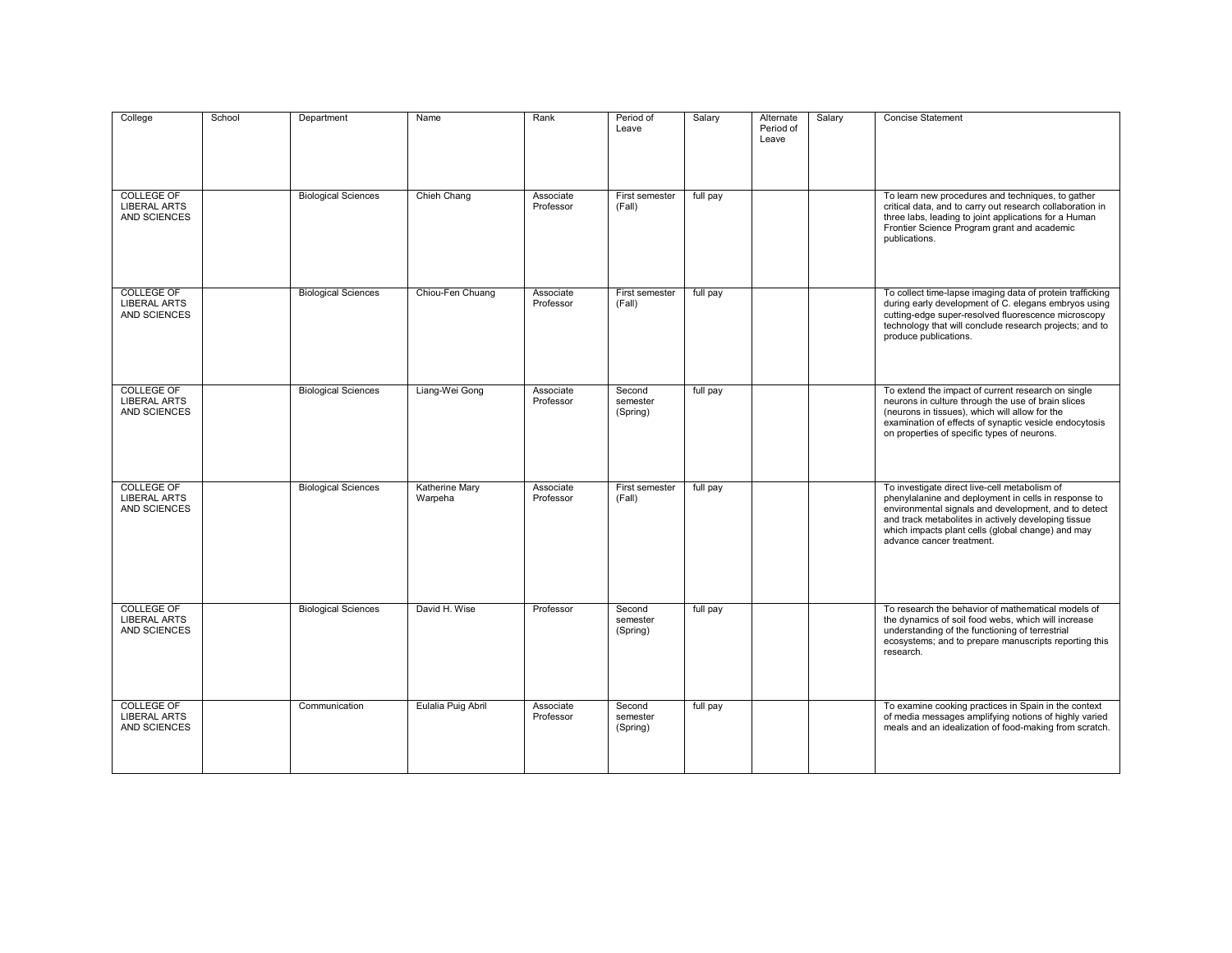| College                                                  | School                                                            | Department                                                           | Name               | Rank                   | Period of<br>Leave             | Salary              | Alternate<br>Period of<br>Leave | Salary | <b>Concise Statement</b>                                                                                                                                                                                                                                                                          |
|----------------------------------------------------------|-------------------------------------------------------------------|----------------------------------------------------------------------|--------------------|------------------------|--------------------------------|---------------------|---------------------------------|--------|---------------------------------------------------------------------------------------------------------------------------------------------------------------------------------------------------------------------------------------------------------------------------------------------------|
| <b>COLLEGE OF</b><br><b>LIBERAL ARTS</b>                 |                                                                   | Criminology, Law, and<br>Justice                                     | Edna Erez          | Professor              | Second<br>semester             | full payfull<br>pay |                                 |        | To focus on two studies on proposed gender and<br>domestic violence, examining the role and impact of                                                                                                                                                                                             |
| AND SCIENCES                                             |                                                                   |                                                                      |                    |                        | (Spring)                       |                     |                                 |        | global position system (GPS) technology in domestic<br>violence cases and exploring political enmity in<br>shaping the forms and expressions of domestic<br>violence in ethnically/religiously mixed relationships.                                                                               |
| <b>COLLEGE OF</b><br><b>LIBERAL ARTS</b><br>AND SCIENCES |                                                                   | Economics                                                            | Javaeria A Qureshi | Associate<br>Professor | Academic<br>Year               | two-thirds<br>pay   |                                 |        | To evaluate the effects of parental leave and of ride-<br>sharing on women's labor market outcomes, which will<br>impact policy discussions related to the structure of<br>family leave as well as efforts of state and local<br>governments to regulate ride-sharing.                            |
| <b>COLLEGE OF</b><br><b>LIBERAL ARTS</b><br>AND SCIENCES |                                                                   | English                                                              | Christina L Mazza  | Professor              | First semester<br>(Fall)       | full pay            |                                 |        | To complete a series of new hybrid memoir essays<br>incorporating the use of original narrative text,<br>individual page-formatting, and embedded digital<br>artifacts including but not limited to digitized<br>documents, photographs, drawings, and handwritten<br>letters.                    |
| <b>COLLEGE OF</b><br><b>LIBERAL ARTS</b><br>AND SCIENCES |                                                                   | Gender and Women's<br>Studies/History                                | Jennifer Brier     | Professor              | Second<br>semester<br>(Spring) | full pay            |                                 |        | To produce a set of narrative essays and opinion<br>pieces that center women in the history of HIV/AIDS in<br>advance of June 2021, the 40th anniversary of the first<br>newspaper articles on the disease that would become<br>AIDS; and to begin writing a non-academic book on<br>the subject. |
| <b>COLLEGE OF</b><br><b>LIBERAL ARTS</b><br>AND SCIENCES |                                                                   | Gender and Women's<br>Studies and African<br><b>American Studies</b> | Lynette A. Jackson | Associate<br>Professor | First semester<br>(Fall)       | full pay            |                                 |        | To write a critical, feminist, biography of Winnie<br>Madikizela Mandela, an icon of the Anti-Apartheid<br>Movement in South Africa whose reputation declined<br>during the last decades of her life, based on interviews<br>and archival research.                                               |
| <b>COLLEGE OF</b><br><b>LIBERAL ARTS</b><br>AND SCIENCES | School of<br>Literatures,<br>Cultural Studies,<br>and Linguistics | <b>Germanic Studies</b>                                              | Imke Meyer         | Professor              | First semester<br>(Fall)       | full pay            |                                 |        | To conduct research for a book that will examine the<br>role of music in the literary works of fin-de-siècle<br>Viennese writer Arthur Schnitzler, shedding new light<br>on Schnitzler's position vis-à-vis modernist debates on<br>gender, Jewishness, and class.                                |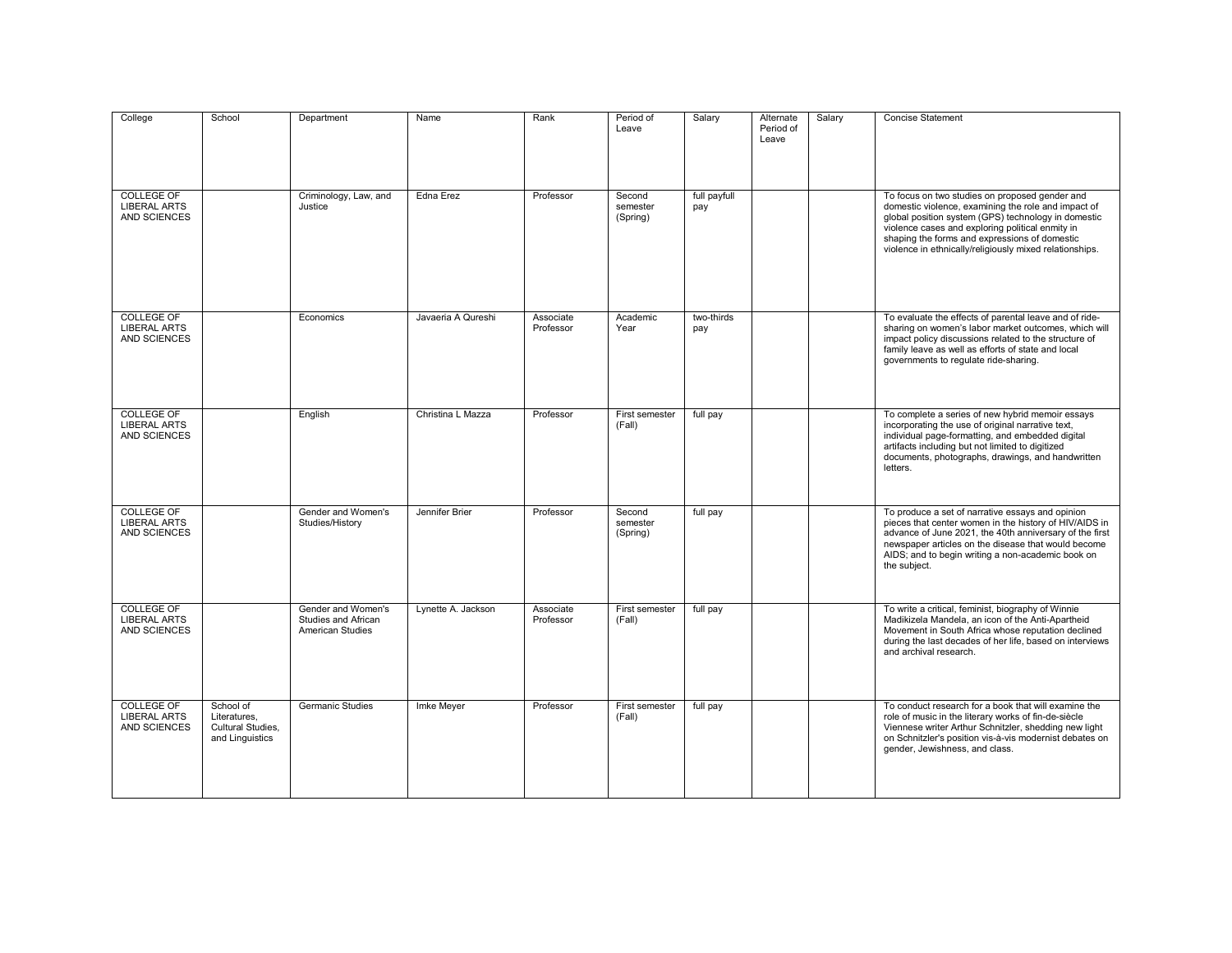| College                                                         | School                                                            | Department                                       | Name                           | Rank                   | Period of<br>Leave             | Salary            | Alternate<br>Period of<br>Leave | Salary   | <b>Concise Statement</b>                                                                                                                                                                                                                                                                                 |
|-----------------------------------------------------------------|-------------------------------------------------------------------|--------------------------------------------------|--------------------------------|------------------------|--------------------------------|-------------------|---------------------------------|----------|----------------------------------------------------------------------------------------------------------------------------------------------------------------------------------------------------------------------------------------------------------------------------------------------------------|
| <b>COLLEGE OF</b><br><b>LIBERAL ARTS</b><br><b>AND SCIENCES</b> | School of<br>Literatures.<br>Cultural Studies,<br>and Linguistics | <b>Germanic Studies</b>                          | Heidi Schlipphacke             | Associate<br>Professor | First semester<br>(Fall)       | full pay          |                                 |          | To complete for publication a monograph that<br>interrogates the literary emergence of the nuclear<br>bourgeois family in drama and novels of the German<br>Enlightenment and its immediate aftermath,<br>highlighting the correspondences between aesthetic<br>and social form (kinship).               |
| <b>COLLEGE OF</b><br><b>LIBERAL ARTS</b><br>AND SCIENCES        | School of<br>Literatures.<br>Cultural Studies,<br>and Linguistics | Hispanic and Italian                             | Tatjana Gajic                  | Associate<br>Professor | Second<br>semester<br>(Spring) | full pay          |                                 |          | To study the impact of the notion of Anthropocene on<br>contemporary Spanish literature written by women;<br>and to use the knowledge gained to develop new<br>classes.                                                                                                                                  |
| COLLEGE OF<br><b>LIBERAL ARTS</b><br>AND SCIENCES               | School of<br>Literatures.<br>Cultural Studies,<br>and Linguistics | Hispanic and Italian<br>Studies                  | Rosilie Hernandez-<br>Pecoraro | Professor              | Second<br>semester<br>(Spring) | full pay          |                                 |          | To complete a book manuscript, which will be the first<br>to offer a substantial analysis of the conceptual thread<br>that connects medieval nominalist theology, Spanish<br>humanism, and the Quijote, challenging present<br>interpretations of Cervantes's worldview as strictly<br>secular.          |
| <b>COLLEGE OF</b><br><b>LIBERAL ARTS</b><br>AND SCIENCES        | School of<br>Literatures.<br>Cultural Studies,<br>and Linguistics | Hispanic and Italian<br><b>Studies</b>           | Kimberly J Potowski            | Professor              | Academic<br>Year               | two-thirds<br>pay |                                 |          | To create a 60-minute documentary intended for public<br>television and postsecondary educational settings that<br>explores issues around the languages used by Latinos<br>in the United States.                                                                                                         |
| COLLEGE OF<br><b>LIBERAL ARTS</b><br>AND SCIENCES               | School of<br>Literatures,<br>Cultural Studies,<br>and Linguistics | Hispanic and Italian<br>Studies                  | Maria Margarita Saona          | Professor              | First semester<br>(Fall)       | full pay          | Second<br>semester<br>(Spring)  | full pay | To complete a manuscript on the representation of<br>masculinity in Peruvian culture, and to analyze<br>Peruvian literature and film to reveal the ways in which<br>cultural products reflect the internal contradictions of a<br>patriarchal system in a postcolonial society.                          |
| <b>COLLEGE OF</b><br><b>LIBERAL ARTS</b><br>AND SCIENCES        |                                                                   | History                                          | Noelle Tn Jordan               | Associate<br>Professor | Academic<br>Year               | two-thirds<br>pay |                                 |          | To complete the final chapters of a book, which<br>focuses on how state-sponsored violence and atrocity<br>function, and explores the emergence of mentalities<br>connecting the gassing of Jews and other groups.                                                                                       |
| <b>COLLEGE OF</b><br><b>LIBERAL ARTS</b><br><b>AND SCIENCES</b> |                                                                   | Mathematics, Statistics,<br>and Computer Science | Rafail Abramov                 | Professor              | Second<br>semester<br>(Spring) | full pay          |                                 |          | To research stochastic kinetic models of polyatomic<br>molecules, which will provide accurate descriptions for<br>macroscopic nonequilibrium dynamics of gases and<br>liquids of complex chemicals; and to publish the results<br>in peer-reviewed journals and to present at scientific<br>conferences. |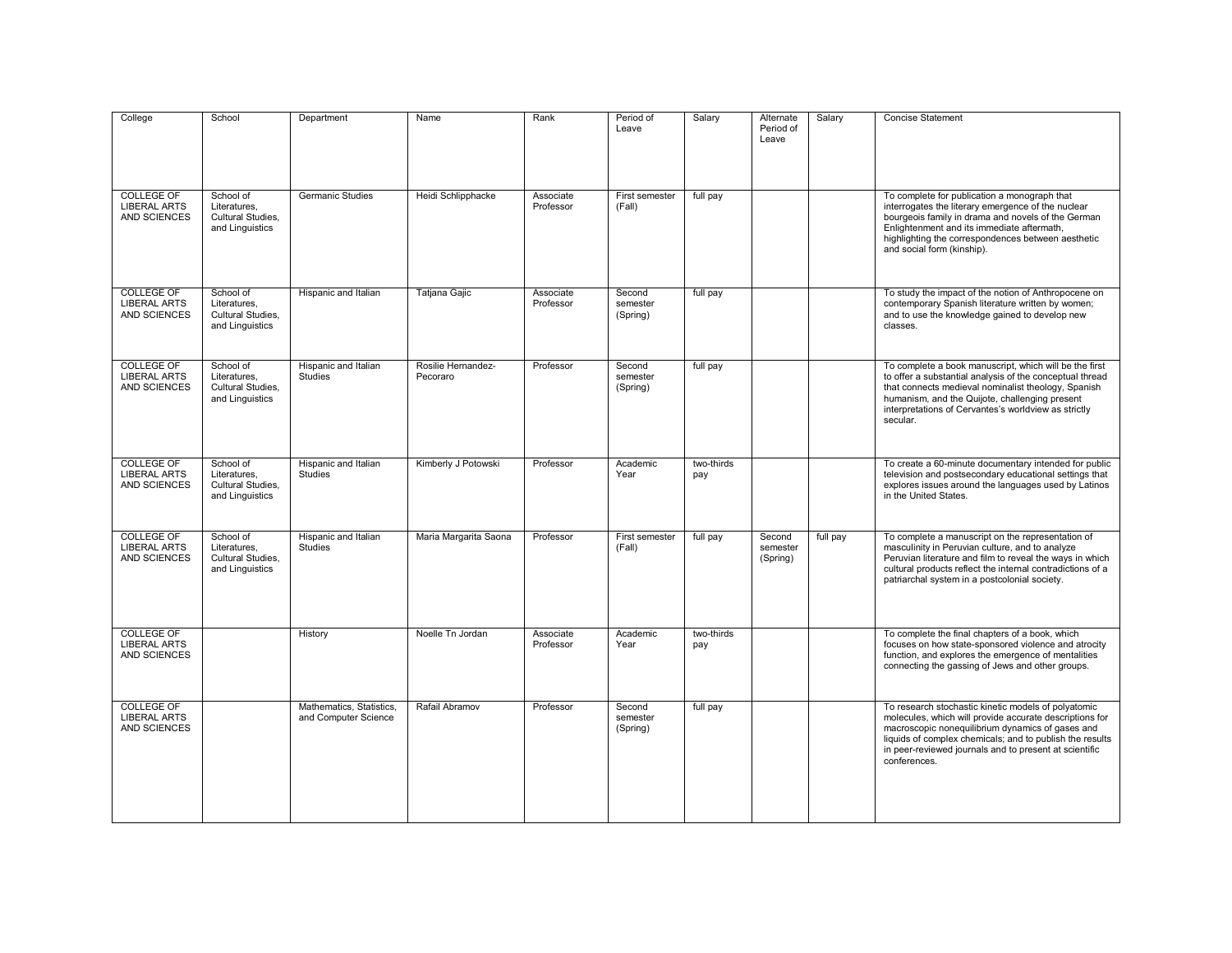| College                                                         | School | Department                                       | Name                   | Rank                   | Period of<br>Leave             | Salary            | Alternate<br>Period of<br>Leave | Salary | <b>Concise Statement</b>                                                                                                                                                                                                                                      |
|-----------------------------------------------------------------|--------|--------------------------------------------------|------------------------|------------------------|--------------------------------|-------------------|---------------------------------|--------|---------------------------------------------------------------------------------------------------------------------------------------------------------------------------------------------------------------------------------------------------------------|
| <b>COLLEGE OF</b><br><b>LIBERAL ARTS</b><br>AND SCIENCES        |        | Mathematics, Statistics,<br>and Computer Science | David Benjamin Antieau | Associate<br>Professor | First semester<br>(Fall)       | full pay          |                                 |        | To complete a textbook on derived algebraic geometry<br>and a draft of a research monograph on the<br>mathematics of filtrations; and to pursue several<br>research topics in algebraic K-theory related to major<br>conjectures in mathematics.              |
| <b>COLLEGE OF</b><br><b>LIBERAL ARTS</b><br>AND SCIENCES        |        | Mathematics, Statistics,<br>and Computer Science | Ramin Takloo-Bighash   | Professor              | First semester<br>(Fall)       | full pay          |                                 |        | To work and collaborate on several projects in the area<br>of arithmetic statistics, resulting in a book and<br>academic papers that will be published in high ranking<br>journals and leading to future grant submissions.                                   |
| <b>COLLEGE OF</b><br><b>LIBERAL ARTS</b><br><b>AND SCIENCES</b> |        | Mathematics, Statistics,<br>and Computer Science | Jan Verschelde         | Professor              | First semester<br>(Fall)       | full pay          |                                 |        | To develop a free and open source software library to<br>solve polynomial systems efficiently and reliably on<br>parallel computers, a project that is supported in part<br>by a recent NSF award.                                                            |
| <b>COLLEGE OF</b><br><b>LIBERAL ARTS</b><br><b>AND SCIENCES</b> |        | Mathematics, Statistics,<br>and Computer Science | Jing Wang              | Associate<br>Professor | Second<br>semester<br>(Spring) | full pay          |                                 |        | To study the missing mechanism in two-waves<br>longitudinal studies in the presence of a refreshment<br>sample, and to publish papers and write grant<br>proposals on the topic.                                                                              |
| <b>COLLEGE OF</b><br><b>LIBERAL ARTS</b><br><b>AND SCIENCES</b> |        | Philosophy                                       | Samuel Fleischacker    | Professor              | Academic<br>Year               | two-thirds<br>pay |                                 |        | To begin a manuscript on how Jews might legitimately<br>continue to regard their sacred scripture as God's word<br>despite knowledge about its all-too-human historical<br>sources.                                                                           |
| <b>COLLEGE OF</b><br><b>LIBERAL ARTS</b><br>AND SCIENCES        |        | Philosophy                                       | Anthony S Laden        | Professor              | Second<br>semester<br>(Spring) | full pay          |                                 |        | To continue work on a book examining the effects of<br>understanding certain human activities as ongoing<br>rather than episodic, with specific applications to<br>democratic politics, education and environmental<br>ethics.                                |
| <b>COLLEGE OF</b><br><b>LIBERAL ARTS</b><br>AND SCIENCES        |        | Physics                                          | Anjum Ansari           | Professor              | First semester<br>(Fall)       | full pay          |                                 |        | To collaborate with a team of molecular biologists to<br>develop innovative biophysics experiments designed<br>to elucidate the impact of DNA super-coiling<br>deformations on the mechanisms by which DNA-repair<br>proteins recognize damaged sites on DNA. |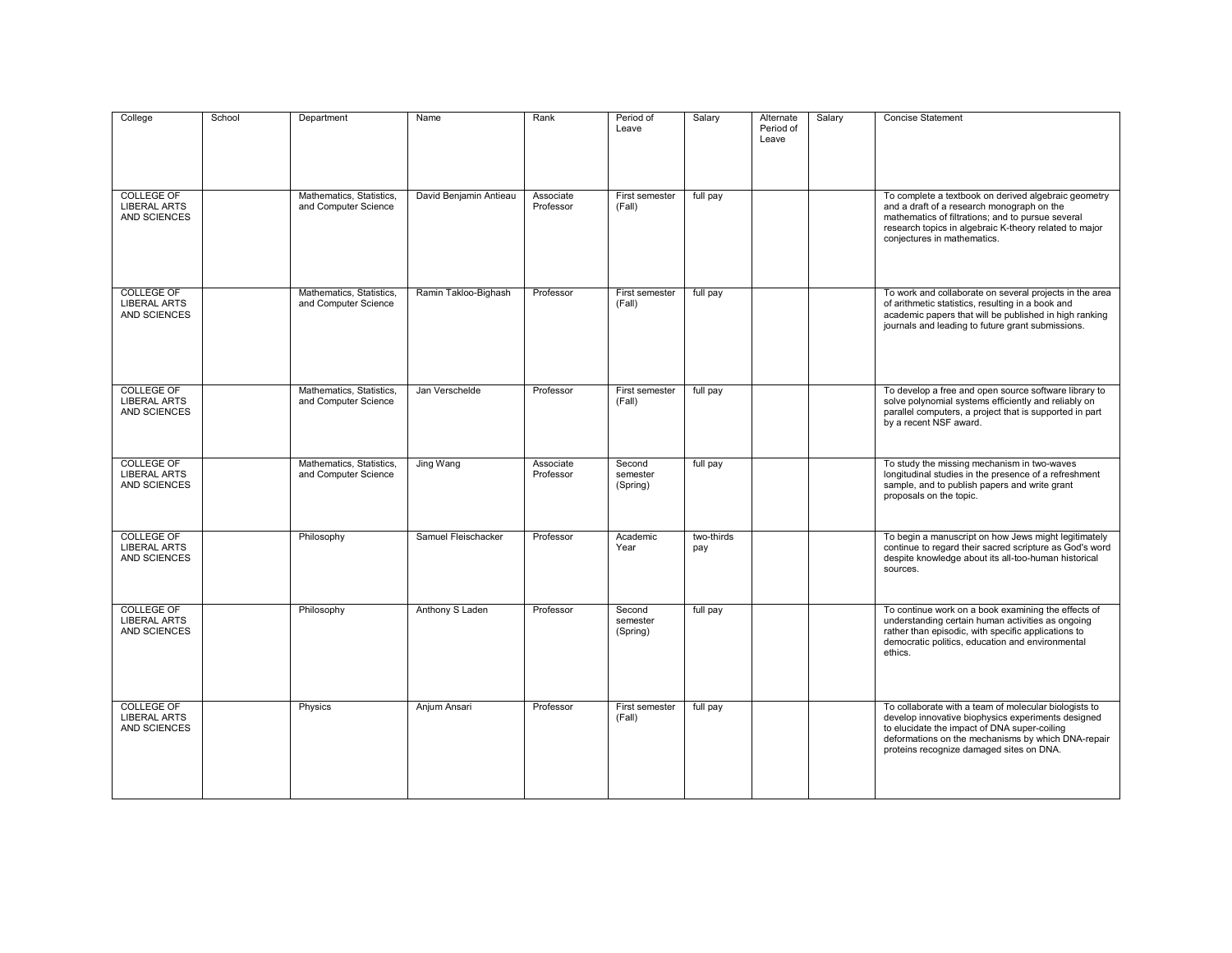| College                                                         | School                                                            | Department                                        | Name              | Rank                   | Period of<br>Leave             | Salary            | Alternate<br>Period of<br>Leave | Salary | <b>Concise Statement</b>                                                                                                                                                                                                                                                                                                  |
|-----------------------------------------------------------------|-------------------------------------------------------------------|---------------------------------------------------|-------------------|------------------------|--------------------------------|-------------------|---------------------------------|--------|---------------------------------------------------------------------------------------------------------------------------------------------------------------------------------------------------------------------------------------------------------------------------------------------------------------------------|
| COLLEGE OF                                                      |                                                                   | Physics                                           | Christoph Hermann | Professor              | Academic                       | two-thirds        |                                 |        | To develop a model of electronic transport in colloidal                                                                                                                                                                                                                                                                   |
| <b>LIBERAL ARTS</b><br>AND SCIENCES                             |                                                                   |                                                   | Grein             |                        | Year                           | pay               |                                 |        | quantum dot materials with the goal of achieving high<br>performance infrared detectors that operate at room<br>temperature, which may facilitate low cost commercial<br>applications of night vision and thermal sensing<br>technology.                                                                                  |
| <b>COLLEGE OF</b><br><b>LIBERAL ARTS</b><br>AND SCIENCES        | School of<br>Literatures.<br>Cultural Studies.<br>and Linguistics | Polish, Russian, and<br><b>Lithuanian Studies</b> | Julia Vaingurt    | Associate<br>Professor | Second<br>semester<br>(Spring) | full pay          |                                 |        | To complete and prepare for publication a book<br>monograph proposing a new paradigm to approach<br>constructions of subjectivity and formal experiments in<br>late Soviet fiction, which will contribute to scholarship<br>on postmodernism, the history of the Cold War, and<br>Russian-American cultural interactions. |
| <b>COLLEGE OF</b><br><b>LIBERAL ARTS</b><br><b>AND SCIENCES</b> |                                                                   | <b>Political Science</b>                          | Evan C McKenzie   | Professor              | Second<br>semester<br>(Spring) | full pay          |                                 |        | To conduct a study of the emerging public policy<br>phenomenon called "deprivatization" or<br>"remunicipalization" where governmental services,<br>previously privatized, are now being taken back by the<br>state for public operation in the U.S. and Europe.                                                           |
| <b>COLLEGE OF</b><br><b>LIBERAL ARTS</b><br>AND SCIENCES        |                                                                   | <b>Global Asian Studies</b><br>Program (GLAS)     | Mark Chiang       | Associate<br>Professor | First semester<br>(Fall)       | full pay          |                                 |        | To complete a book that examines how economic<br>theories across a range of disciplines can reshape the<br>study of literature by Asian American and immigrant<br>writers, in turn transforming our concept of what the<br>economy is and its possibilities.                                                              |
| <b>COLLEGE OF</b><br><b>LIBERAL ARTS</b><br>AND SCIENCES        |                                                                   | Sociology                                         | Maria Krysan      | Professor              | Academic<br>Year               | two-thirds<br>pay |                                 |        | To conduct collaborative research in the Andalusian<br>region of Spain to shed light on the causes,<br>consequences, and policy/programmatic responses to<br>the emergent residential segregation of its rapidly<br>growing immigrant population, resulting in both social<br>scientific and policy implications.         |
| <b>COLLEGE OF</b><br><b>MEDICINE</b>                            |                                                                   | Bioengineering-<br>Medicine                       | Ao Ma             | Associate<br>Professor | First semester<br>(Fall)       | full pay          |                                 |        | To research enhanced sampling methods for<br>biomolecular systems, which impacts the molecular<br>biophysics field.                                                                                                                                                                                                       |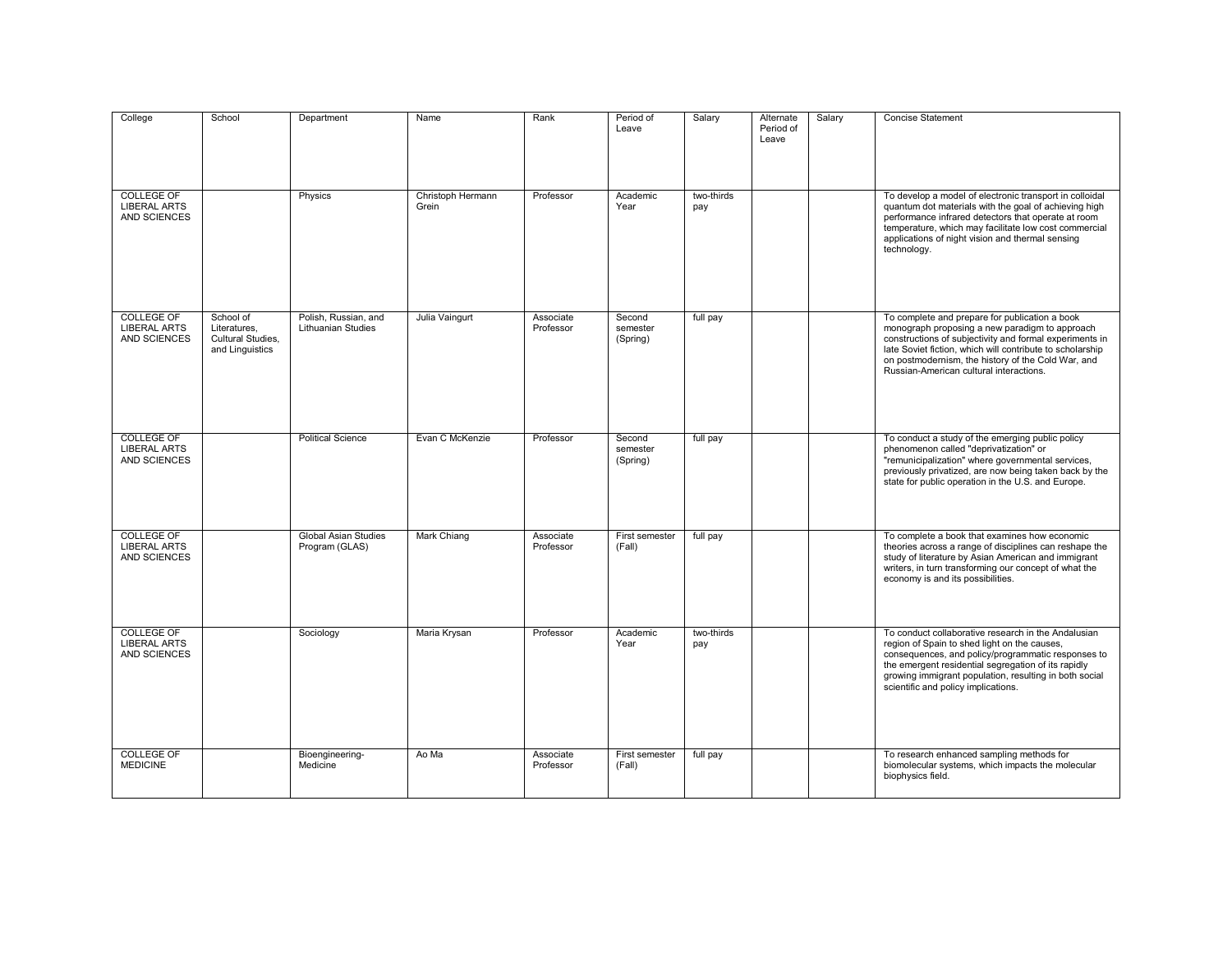| College                                                                                     | School | Department                                                  | Name                 | Rank                   | Period of<br>Leave             | Salary            | Alternate<br>Period of<br>Leave | Salary | <b>Concise Statement</b>                                                                                                                                                                                                                                                                             |
|---------------------------------------------------------------------------------------------|--------|-------------------------------------------------------------|----------------------|------------------------|--------------------------------|-------------------|---------------------------------|--------|------------------------------------------------------------------------------------------------------------------------------------------------------------------------------------------------------------------------------------------------------------------------------------------------------|
| <b>COLLEGE OF</b><br><b>NURSING</b>                                                         |        | <b>Health Systems</b><br>Science                            | Patricia Hershberger | Associate<br>Professor | Second<br>semester<br>(Spring) | full pay          |                                 |        | To explore and strengthen new and existing research<br>opportunities and collaborations for developing and<br>testing two novel digitally delivered interventions in the<br>assisted reproductive field: the TELL Tool, and a<br>Preimplantation Genetic Testing Shared Decision-<br>Making Toolkit. |
| <b>COLLEGE OF</b><br><b>URBAN</b><br><b>PLANNING AND</b><br><b>PUBLIC</b><br><b>AFFAIRS</b> |        | <b>Public Administration</b>                                | Michael D Siciliano  | Associate<br>Professor | Academic<br>Year               | two-thirds<br>pay |                                 |        | To produce a series of research papers and to submit<br>an NSF grant application focused on understanding<br>how humans and organizations collaborate to address<br>complex policy problems.                                                                                                         |
| <b>COLLEGE OF</b><br><b>URBAN</b><br><b>PLANNING AND</b><br><b>PUBLIC</b><br><b>AFFAIRS</b> |        | Urban Planning and<br>Policy                                | Janet L Smith        | Professor              | Second<br>semester<br>(Spring) | full pay          |                                 |        | To produce a book manuscript that examines new<br>policy ideas aimed at reducing chronic affordable<br>housing problems in light of historical and global<br>practices, based on research on the transformation of<br>US public housing over the past 30 years.                                      |
| <b>COLLEGE OF</b><br><b>URBAN</b><br><b>PLANNING AND</b><br><b>PUBLIC</b><br><b>AFFAIRS</b> |        | Urban Planning and<br>Policy                                | Sanjeev Vidyarthi    | Associate<br>Professor | Second<br>semester<br>(Spring) | two-thirds<br>pay |                                 |        | To study recent, notable city design efforts denoting<br>urban India's rapid transformation by visiting select<br>projects and interviewing principal designers and main<br>sponsors to understand the backstory, values, ideals<br>and aspirations quiding their work.                              |
| <b>SCHOOL OF</b><br>PUBLIC HEALTH                                                           |        | Environmental and<br>Occupational Health<br><b>Sciences</b> | Lee Scott Friedman   | Associate<br>Professor | Academic<br>Year               | two-thirds<br>pay |                                 |        | To complete several manuscripts that will lead to<br>potential funding opportunities; and to write a book<br>about work and health, focusing on different phases of<br>work as experienced around the globe through the life<br>of individuals captured in photos and audio recordings.              |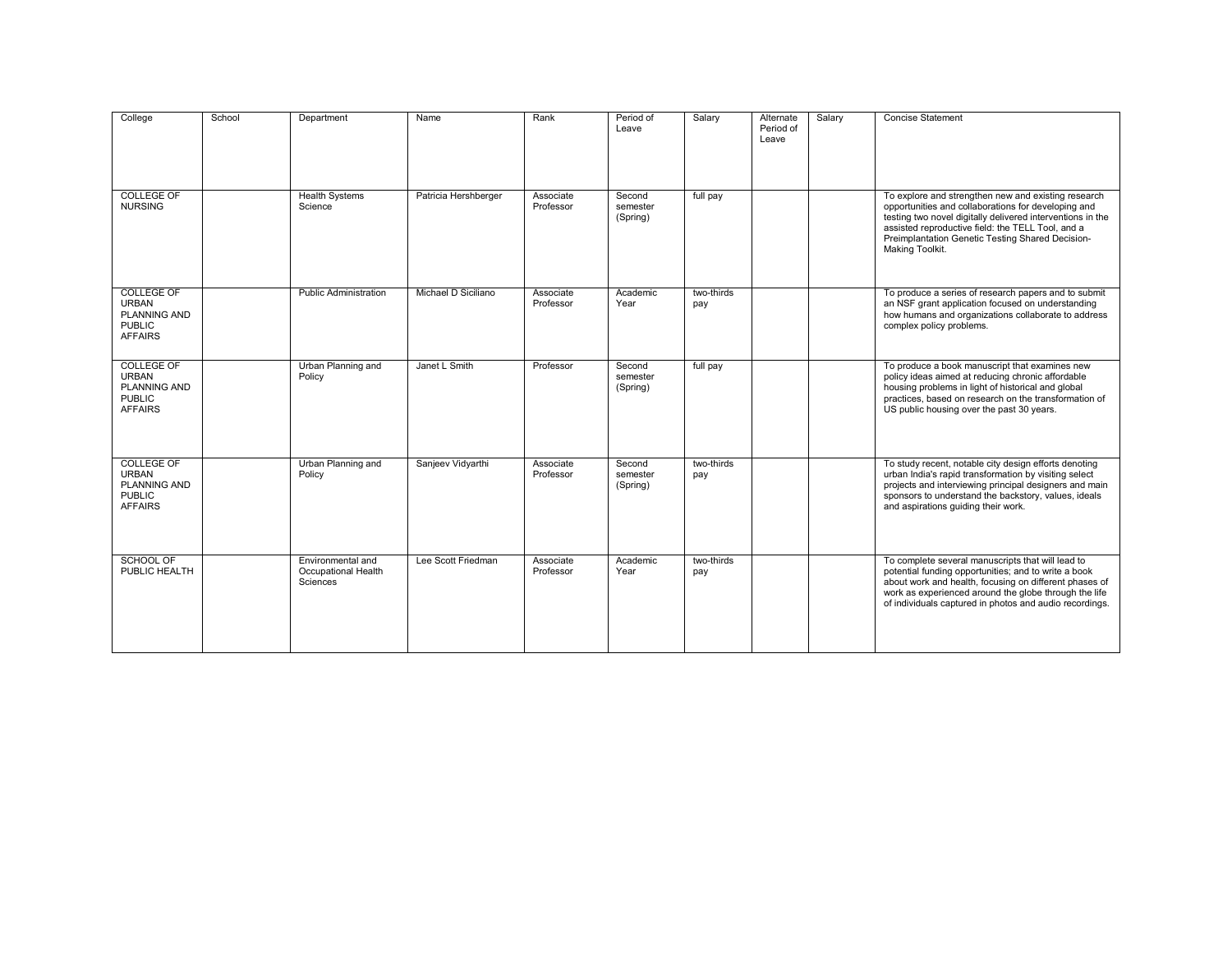## University of Illinois at Springfield Sabbatical Requests, 2020-2021

| College                                                         | School | Department                               | Name                      | Rank                   | Period of<br>Leave             | Salary            | Alternate<br>Period of<br>Leave | Salary   | <b>Concise Statement</b>                                                                                                                                                                                                                                                                            |
|-----------------------------------------------------------------|--------|------------------------------------------|---------------------------|------------------------|--------------------------------|-------------------|---------------------------------|----------|-----------------------------------------------------------------------------------------------------------------------------------------------------------------------------------------------------------------------------------------------------------------------------------------------------|
| <b>COLLEGE OF</b><br><b>BUSINESS AND</b><br><b>MANAGEMENT</b>   |        | Management<br><b>Information Systems</b> | Te-Wei Wang               | Associate<br>Professor | Second<br>semester<br>(Spring) | full pay          |                                 |          | To perform research in the area of Financial<br>Technology Analytics to develop a model to predict<br>the price movement of cryptocurrency; and to<br>complete a manuscript for journal publication.                                                                                                |
| COLLEGE OF<br><b>LIBERAL ARTS</b><br><b>AND SCIENCES</b>        |        | Art, Music, and Theatre                  | <b>Brytton Bjorngaard</b> | Associate<br>Professor | First semester<br>(Fall)       | full pay          | Second<br>semeste<br>(Spring)   | full pay | To participate in workshops and to complete research<br>to improve my professional competence in letterpress<br>printing; to plan and restore UIS's letterpress; to<br>develop a new body of creative work; and to create<br>studio manuals for student use of the letterpress.                     |
| <b>COLLEGE OF</b><br><b>LIBERAL ARTS</b><br><b>AND SCIENCES</b> |        | Biology                                  | Hua Chen                  | Professor              | Second<br>semester<br>(Spring) | full pay          |                                 |          | To examine the carbon dynamics in terrestrial<br>ecosystems with particulate attention to restored<br>wetlands at Emiguon and woody root decomposition in<br>the Pacific Northwest old-growth forests; and to<br>complete two manuscripts for journal submission.                                   |
| <b>COLLEGE OF</b><br><b>LIBERAL ARTS</b><br>AND SCIENCES        |        | Chemistry                                | Stephen R Johnson         | Associate<br>Professor | Academic<br>Year               | two-thirds<br>pay |                                 |          | To collect, preserve and biochemically characterize<br>invertebrate venoms to isolate components known as<br>toxins to investigate their use as non-opioid<br>alternatives for the therapeutic treatment of pain.                                                                                   |
| <b>COLLEGE OF</b><br><b>LIBERAL ARTS</b><br><b>AND SCIENCES</b> |        | Communication                            | Ann E Strahle             | Associate<br>Professor | First semester<br>(Fall)       | full pay          |                                 |          | To complete research and writing on a major project<br>examining communication and the roles of military<br>chaplains within the National Guard; and to<br>incorporate this research into courses and to publish<br>additional articles on the topic.                                               |
| <b>COLLEGE OF</b><br><b>LIBERAL ARTS</b><br>AND SCIENCES        |        | English and Modern<br>Languages          | Donna Alfano Bussell      | Associate<br>Professor | First semester<br>(Fall)       | full pay          |                                 |          | To conduct archival research in several collections on<br>the liturgies for Mary Magdalene in medieval England,<br>focusing on religious orders for communities of men<br>and of women; and to explore digital humanities<br>methods for tracking multiple manuscripts and<br>different narratives. |